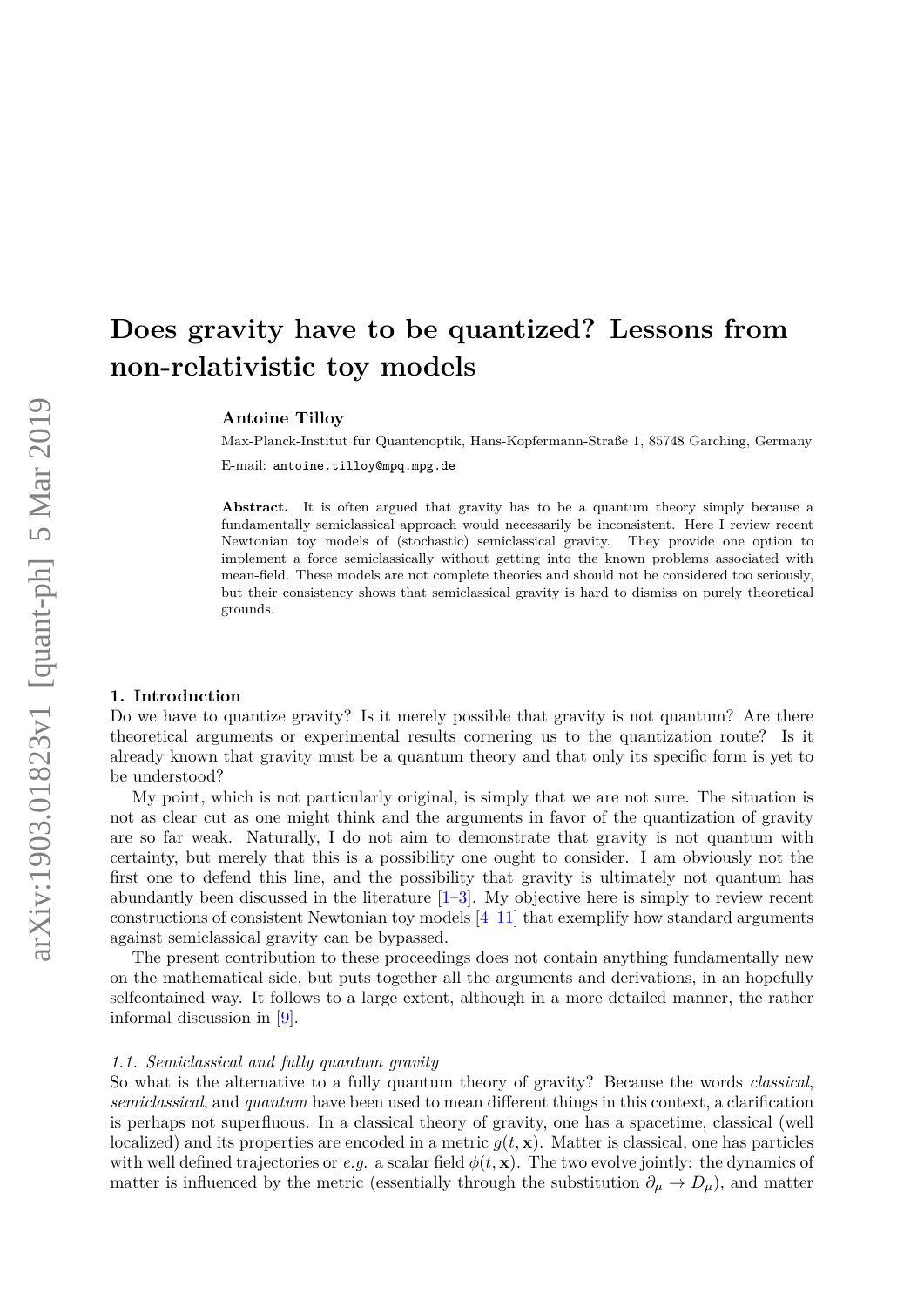

**Figure 1.** In a classical theory of gravity (left), matter and spacetime are classical. In a semiclassical theory of gravity (center), matter is quantum but there is a single classical spacetime; all particles feel the same. Finally, in a fully quantum theory of gravity (right), matter and spacetime are quantum. While the need for having a quantum description of matter is experimentally demonstrated, it is so far unclear if this is needed for spacetime.

in turn curves space time via Einstein's equation  $G_{\mu\nu} \propto T_{\mu\nu}$ . In a fully quantum theory of gravity, say canonical quantum gravity to fix the ideas, both sides become quantum and a wave function  $\psi_t(\phi, q)$  is needed to describe the couple matter + spacetime.

In a semiclassical theory of gravity, spacetime is still classical, with a well defined metric  $q(\mathbf{x}, t)$ . Matter is quantum, and is described at an intuitive and naive level by some wave-function  $\psi_t(\phi)$ . Its dynamics is given by Quantum Field Theory in curved spacetime (QFTCST), which is naively given by the transformation  $\partial_\mu \to D_\mu$  in Lorentzian QFT, and is a refined version of ordinary quantum mechanics in an external classical field. The difficult part is then to find a law for the backreaction of quantum matter on a classical spacetime: when there are superpositions of matter, how is spacetime curved? While QFTCST for a fixed metric  $g(\mathbf{x}, t)$  is uncontroversial and even experimentally well tested in the non-relativistic limit (e.g. by letting quantum stuff fall), the backreaction problem is really where wild speculations are allowed. A particular proposal, sometimes called semiclassical Einstein equations, Møller-Rosenfeld semiclassical gravity [\[12,](#page-15-4)[13\]](#page-15-5), or sometimes simply semiclassical gravity, is to have spacetime be curved by the quantum expectation values, i.e.  $G_{\mu\nu} \propto \langle \hat{T}_{\mu\nu} \rangle$ . Heuristically, at the non-relativistic level, it means having the modulus squared of the wave-function source the gravitational field: if the wavefunction for a single particle has two blobs, they attract each other. Note again that this is just *one* option to curve a classical spacetime with quantum matter.

Semiclassical gravity is sometimes used in a rather restrictive sense, to mean QFTCST alone –that is without any backreaction of matter on spacetime–, to mean the specific Møller-Rosenfeld backreaction proposal, or finally to designate certain classes of *approximations* to a more fundamental quantum theory of gravity. Rather, I want to consider a potentially fundamental theory in which quantum matter curves a classical spacetime (in whatever way) and in which matter moves in this spacetime following (at least approximately)  $QFTCST<sup>1</sup>$  $QFTCST<sup>1</sup>$  $QFTCST<sup>1</sup>$ . Is this possible? Can it be made consistent? If so, is it already falsified or soon falsifiable?

## *1.2. In the Newtonian limit*

The difference between a fully quantum theory of gravity and semiclassical gravity is perhaps best illustrated in the Newtonian limit. Consider the Schrödinger equation for a matter state  $|\psi_t\rangle$ :

$$
i\hbar \frac{\mathrm{d}}{\mathrm{d}t}|\psi_t\rangle = \left(\hat{H}_0 + \hat{V}\right)|\psi_t\rangle\tag{1}
$$

where  $\hat{H}_0$  is the Hamiltonian in the absence of gravity and  $\hat{V}$  is the potential of gravitational origin. If gravity is fully quantum, then  $\hat{V}$  is simply a pair potential, in the same way the

<span id="page-1-0"></span><sup>&</sup>lt;sup>1</sup> This latter requirement is used to prevent labelling "semiclassical" a Bohmian quantum theory of gravity. In such a theory, there would be a well defined trajectory for the metric, but the dynamics for the matter part would not be given by QFTCST with the Bohmian metric.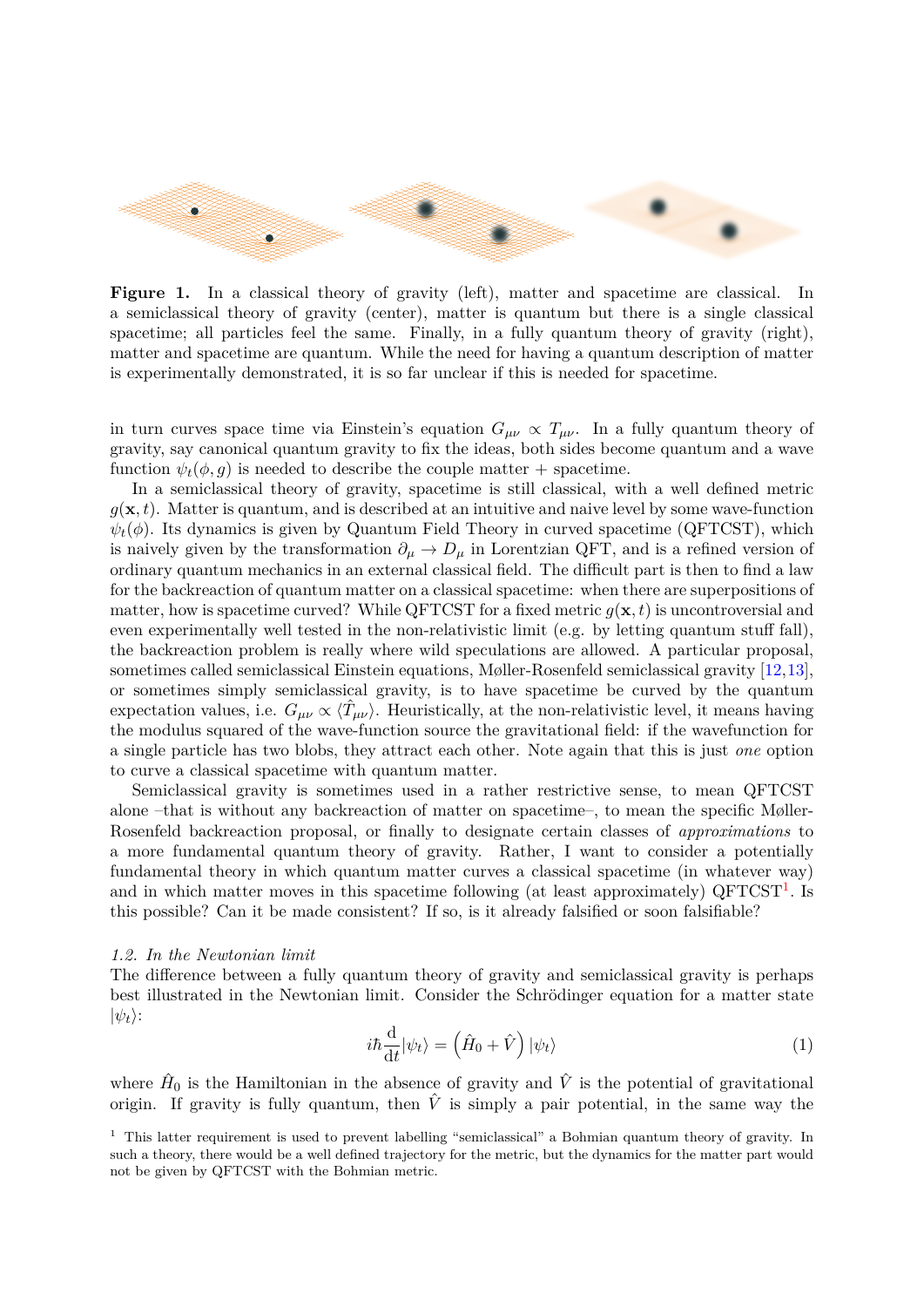Coulomb force is obtained in the non-relativistic limit of Quantum Electrodynamics (QED). On the other hand, for a semiclassical theory, all particles see the same classical (here scalar) field  $\Phi(\mathbf{x})$ . Namely:

$$
\text{Quantum gravity} \quad \hat{V} = -\frac{G}{2} \int_{\mathbb{R}^3} \mathrm{d} \mathbf{x} \int_{\mathbb{R}^3} \mathrm{d} \mathbf{y} \, \frac{\hat{M}(\mathbf{x}) \hat{M}(\mathbf{y})}{|\mathbf{x} - \mathbf{y}|} \tag{2}
$$

Semiclassical gravity 
$$
\hat{V} = \int_{\mathbb{R}^3} d\mathbf{x} \ \Phi(\mathbf{x}) \hat{M}(\mathbf{x})
$$
 (3)

where  $\hat{M}(\mathbf{x})$  is the mass density operator, which reads *e.g.* 

<span id="page-2-1"></span><span id="page-2-0"></span>
$$
\hat{M}(\mathbf{x}) = \sum_{\ell=1}^{n} m_{\ell} a_{\ell}^{\dagger}(\mathbf{x}) a_{\ell}(\mathbf{x}), \qquad (4)
$$

for *n* different species of particles of mass  $m_\ell$ , with  $a_\ell^{\dagger}$  $a_{\ell}(\mathbf{x})$  and  $a_{\ell}(\mathbf{x})$  the local creation and annihilation operators of particles of type  $\ell$ . For a semiclassical theory, equation [\(3\)](#page-2-0), which is uncontroversial, only tells how matter moves once the gravitational field is given. One needs to complement it with a specification for backreaction, which means identifying what object  $M(\mathbf{x})$ sources the field  $\Phi$  in the Poisson equation:

$$
\nabla^2 \Phi(\mathbf{x}) = 4\pi G M(\mathbf{x}).\tag{5}
$$

In this context, defining a theory of semiclassical gravity requires providing a prescription for  $M(\mathbf{x})$  and typically its dependence on the quantum state (or on extra variables): this is the nontrivial part. However, whatever choice one makes for the  $M(\mathbf{x})$  and thus  $\Phi$ , it is not possible to recover the quantum evolution  $(2)$  from the semiclassical prescription  $(3)$ , as it would require an operator valued field  $\Phi \rightarrow \hat{\Phi}/2$  $\Phi \rightarrow \hat{\Phi}/2$ .<sup>2</sup>

#### **2. The standard approach and its problems**

We now discuss the standard approach to semiclassical gravity and its legitimate shortcomings.

## *2.1. Møller-Rosenfeld semiclassical gravity*

To source the gravitational field out of quantum matter, one needs a prescription to extract some classical quantity out of something quantum. A natural option, historically due to Møller and Rosenfeld [\[12,](#page-15-4) [13\]](#page-15-5), is to use quantum expectation values to turn operators into scalars and use the result as source in Einstein's equation, *i.e.* to posit that:

<span id="page-2-3"></span>
$$
R_{\mu\nu} - \frac{1}{2} R g_{\mu\nu} = 8\pi G \langle \psi | \hat{T}_{\mu\nu} | \psi \rangle.
$$
 (6)

Let us note already that it is non trivial to make sense of this equation in the general case. One technical difficulty, among others, is that the r.h.s. is generically divergent, even for the vacuum, and needs to be renormalized  $[14, 15]$  $[14, 15]$ . The technical difficulties of the fully relativistic setting may have overshadowed the conceptual issues that can be seen already in the Newtonian limit. In my opinion, these are the most serious difficulties and the ones that most urgently need to be addressed if one wants to explore the option that gravity is not fully quantum.

<span id="page-2-2"></span><sup>&</sup>lt;sup>2</sup> This factor of 1/2 is often missed in the literature where the semiclassical approach is compared with the purely quantum one. One does not get the correct quantum prescription simply with the naive procedure of putting hats in the Poisson equation and using [\(3\)](#page-2-0). One needs to take into account the field Hamiltonian, which is not zero in the non-relativistic limit, and which precisely contributes to  $-1/2$  times what the matter-field coupling yields, giving the overall 1*/*2 in [\(2\)](#page-2-1).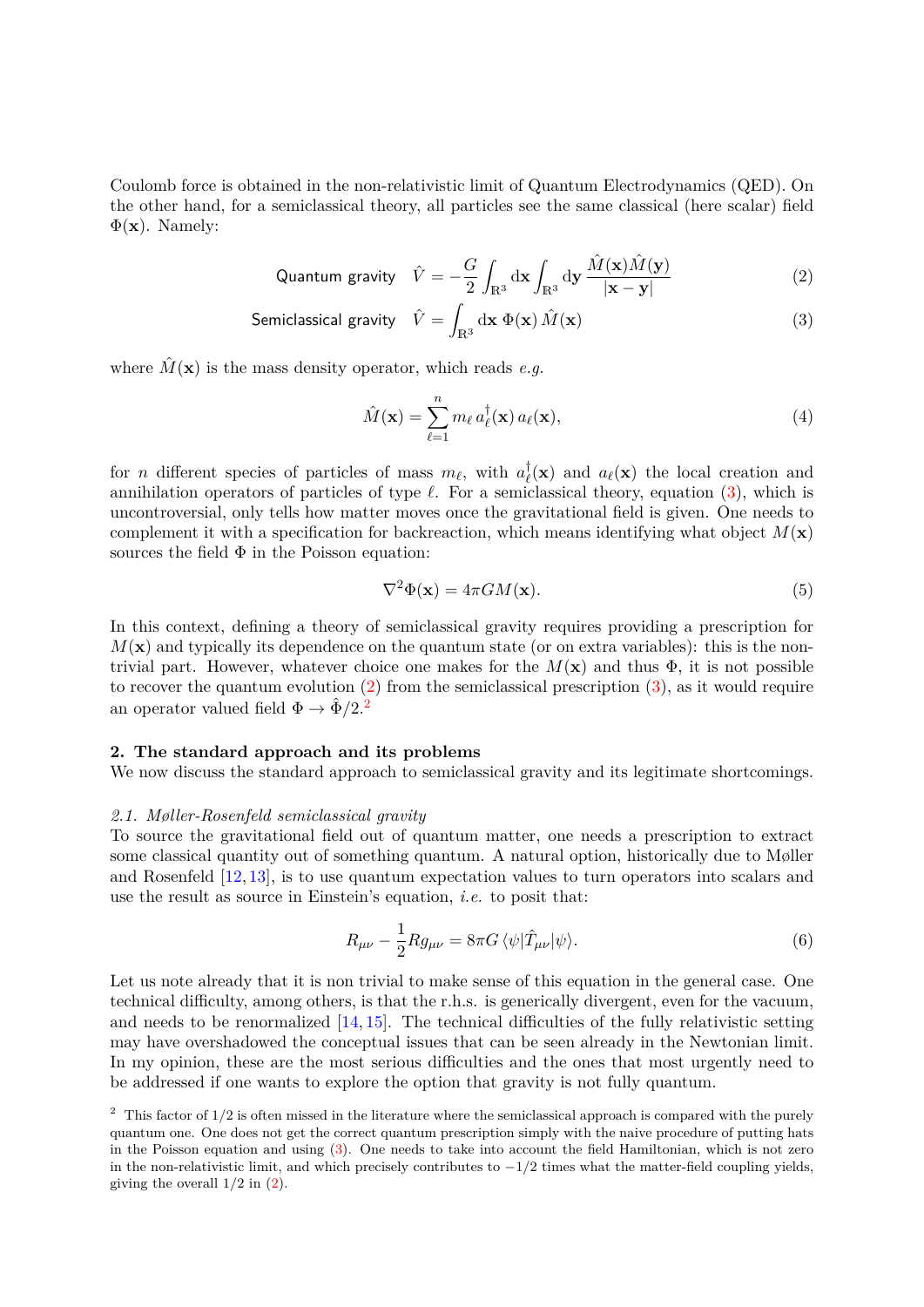## *2.2. Newtonian limit*

If  $(6)$  is taken as fundamental<sup>[3](#page-3-0)</sup>, then its non-relativistic limit is simply given by the Poisson equation [\[18\]](#page-15-8), where field degrees of freedom are slaved to matter:

<span id="page-3-1"></span>
$$
\nabla^2 \Phi(\mathbf{x}, t) = 4\pi G \langle \psi_t | \hat{M}(\mathbf{x}) | \psi_t \rangle. \tag{7}
$$

Once this classical field is given, which is the non-trivial part, it acts on quantum matter in the standard way, as an external field:

$$
\frac{\mathrm{d}}{\mathrm{d}t}|\psi\rangle = -\frac{i}{\hbar} \left( H_0 + \int \mathrm{d}\mathbf{x} \, \Phi(\mathbf{x}, t) \hat{M}(\mathbf{x}) \right) |\psi_t\rangle. \tag{8}
$$

Inverting the Poisson equation [\(7\)](#page-3-1), to replace the field by its matter source, then yields the celebrated Schrödinger-Newton equation  $[16, 19]$  $[16, 19]$ :

$$
\frac{\mathrm{d}}{\mathrm{d}t}|\psi_t\rangle = -\frac{i}{\hbar}H_0|\psi_t\rangle + i\frac{G}{\hbar}\int \mathrm{d}\mathbf{x}\,\mathrm{d}\mathbf{y}\,\frac{\langle\psi_t|\hat{M}(\mathbf{x})|\psi_t\rangle\,\hat{M}(\mathbf{y})}{|\mathbf{x}-\mathbf{y}|}|\psi_t\rangle.
$$
\n(9)

For a single (otherwise free) particle of wave function  $\psi$ , it takes the perhaps more familiar form:

$$
\frac{\mathrm{d}}{\mathrm{d}t}\psi(t,\mathbf{x}) = \frac{i}{2\hbar m}\nabla^2\psi(t,\mathbf{x}) + i\frac{Gm^2}{\hbar} \int \mathrm{d}\mathbf{y} \frac{|\psi(\mathbf{y},t)|^2}{|\mathbf{x}-\mathbf{y}|}\psi(t,\mathbf{x}),\tag{10}
$$

which is cubic in the wavefunction. With such an evolution, a single particle weakly interacts with itself.

## *2.3. The problem of non-linear back-reaction*

The deterministic non-linear character of the Schrödinger-Newton brings well known difficulties [\[20](#page-15-11)[–23\]](#page-15-12) which are hard to bypass. It is worth discussing these conceptual problems because arguments against semiclassical gravity often leverage them in one way or another.

Discussing the consequences (even only operational) of a non-linear modification of the Schrödinger equation is not as easy as one may think. Indeed, non-linearities break the empirical equivalence "for all practical purposes" between decoherence and collapse. Consequently different interpretations of quantum theory make different predictions and should be discussed separately.

The first possibility is to consider an interpretation of quantum mechanics in which there is no fundamental collapse process, such as the Many-World interpretation or de Broglie-Bohm (dBB) theory. In such approaches, the problem of the Schrödinger-Newton equation is one of *empirical inadequacy*. Indeed, the non-linear gravitational term couples even fully orthogonal branches of the universe wave-function. Decoherence no longer achieves the decoupling role it has in standard linear quantum mechanics: Schrödinger's dead and live cat(s), even fully decohered with the environment, attract each other<sup>[4](#page-3-2)</sup>. Hence for interpretations of quantum mechanics without fundamental collapse, the theory is well defined but makes predictions that seem completely at odds with our experience.

<span id="page-3-0"></span><sup>&</sup>lt;sup>3</sup> The Poisson equation [\(7\)](#page-3-1) is only a good non-relativistic approximation of [\(6\)](#page-2-3) if the latter is taken to be fundamental [\[16\]](#page-15-9). Naturally, if [\(6\)](#page-2-3) is aimed to provide a mean-field approximation of a more fundamental theory of gravity, then the Poisson equation [\(7\)](#page-3-1) for a system of a few particles will be a very poor approximation of the full quantum description [\[17\]](#page-15-13), but this is not the scenario we discuss here.

<span id="page-3-2"></span><sup>&</sup>lt;sup>4</sup> The initial hope was that the manifest clash with our experience this implies would be avoided because the non-linear addition would also dynamically collapse macroscopic superpositions precisely in the way one would want, according to the Born rule. Unfortunately, this is not the case [\[16\]](#page-15-9).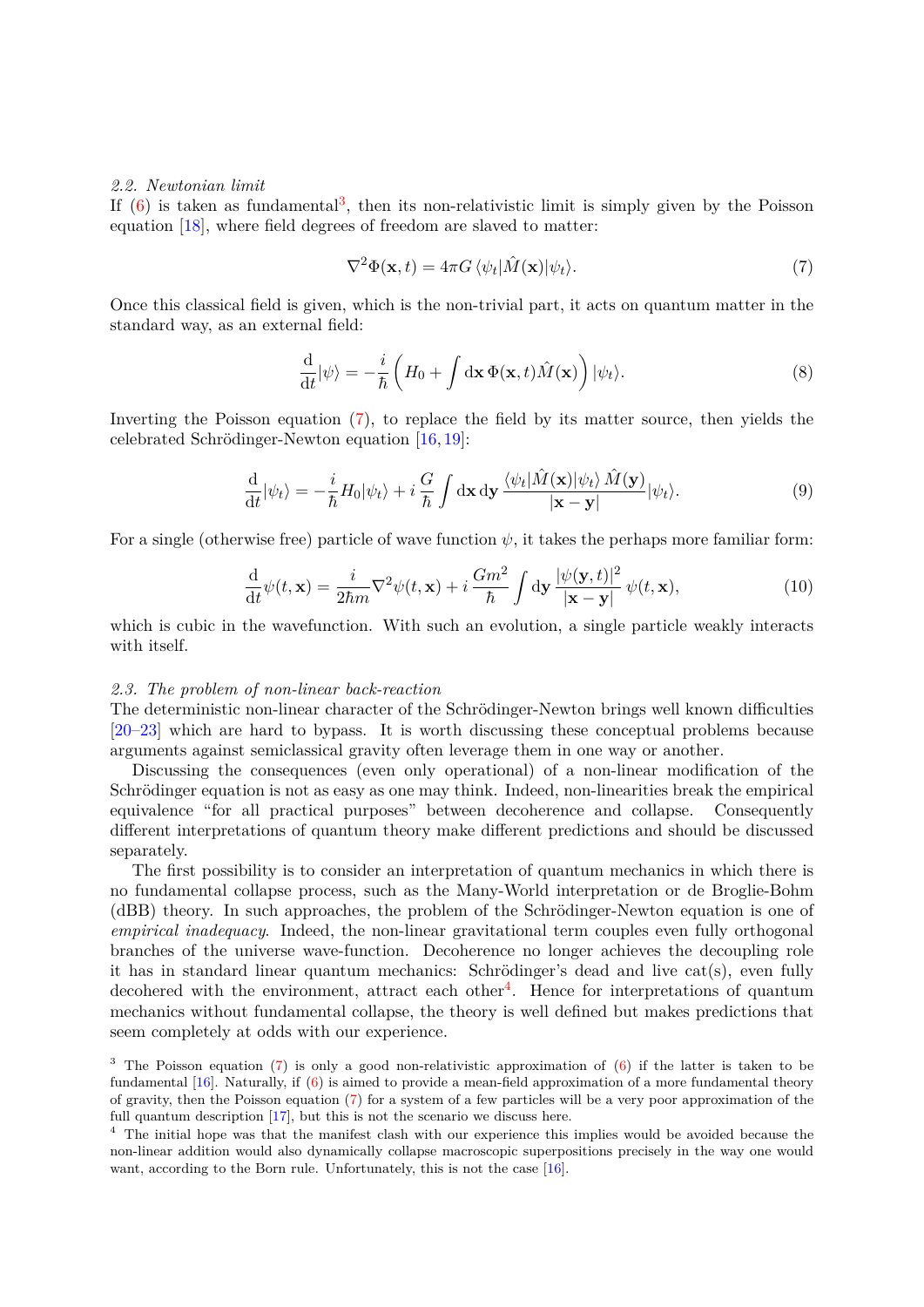

<span id="page-4-0"></span>**Figure 2.** *Left*: without collapse, orthogonal branches of the universe wavefunction attract each other via the non-linear gravitational interaction. *Right*: Alice and Bob share an entangled pair with a massive superposition on Alice's side. In linear quantum mechanics, the statistics on Alice's side do not depend on what Bob does on his side. In a non-linear theory, Alice can know, via measurements on *her* side, if Bob carried a measurement on his side. Note that this information is not transmitted by gravity from Bob to Alice. Rather, it is the local non-linearity of gravity that allows to witness the non-local collapse of the wave function.

The second option is to have an interpretation in which collapse is fundamental and happens (not necessarily exclusively) in measurement situations. In that case, the difficulty is a bit more subtle and lies in the breakdown of the statistical interpretation of the quantum state. Consider a situation in which Alice and Bob share an Einstein-Podolski-Rosen (EPR) pair, with a massive superposition on Alice's side (see Fig. [2\)](#page-4-0). If the wave-function collapses upon measurement on Bob's side, then Alice's mass is localized in a given position and nothing happens to it. If Bob carries no measurement and the wave-function does not collapse, Alice's mass stays superposed and evolves with the non-linear self gravitation term. Alice can easily distinguish the two situations, e.g. by making a measurement in the region where most the mass would lie in the second situation. Not only would this generically allow faster than light signalling (at least in one frame), the Born rule would break down when used even on well isolated subsystems. Alice's density matrix is insufficient to determine statistics on her side.

In practice, the kind of massive superpositions required to make this example clean may very well be suppressed by an intrinsic collapse process, but the conclusion remains that it would in general be impossible to use the statistical interpretation of the state vector and that there would be residual faster than light signalling effects.

## *2.4. Conclusion on standard semiclassical gravity*

The standard (Møller-Rosenfeld) approach to semiclassical gravity is not completely killed by the previous arguments. Especially in the second case, for interpretations of quantum mechanics with an objective collapse process, one may hope that violations of the statistical interpretation of the quantum state do not amplify from micro to macro, remaining generically small and under control. Further, faster-than-light effects could be so small that no practical consequences would ensue, and restricted to a single frame such that no theoretical inconsistency could be derived. Hence, it is technically possible to still defend this approach provided one is ready to pay the price of an auxiliary collapse process and of serious practical complications (the Born rule becoming only approximately valid, without any good control on the approximation).

Nonetheless, I think it is fair to say that if this were the only representative of semiclassical theories, the case for fundamental semiclassical gravity would be rather slim. However, one should remember that, while simple, the *choice* of making expectation values the classical stuff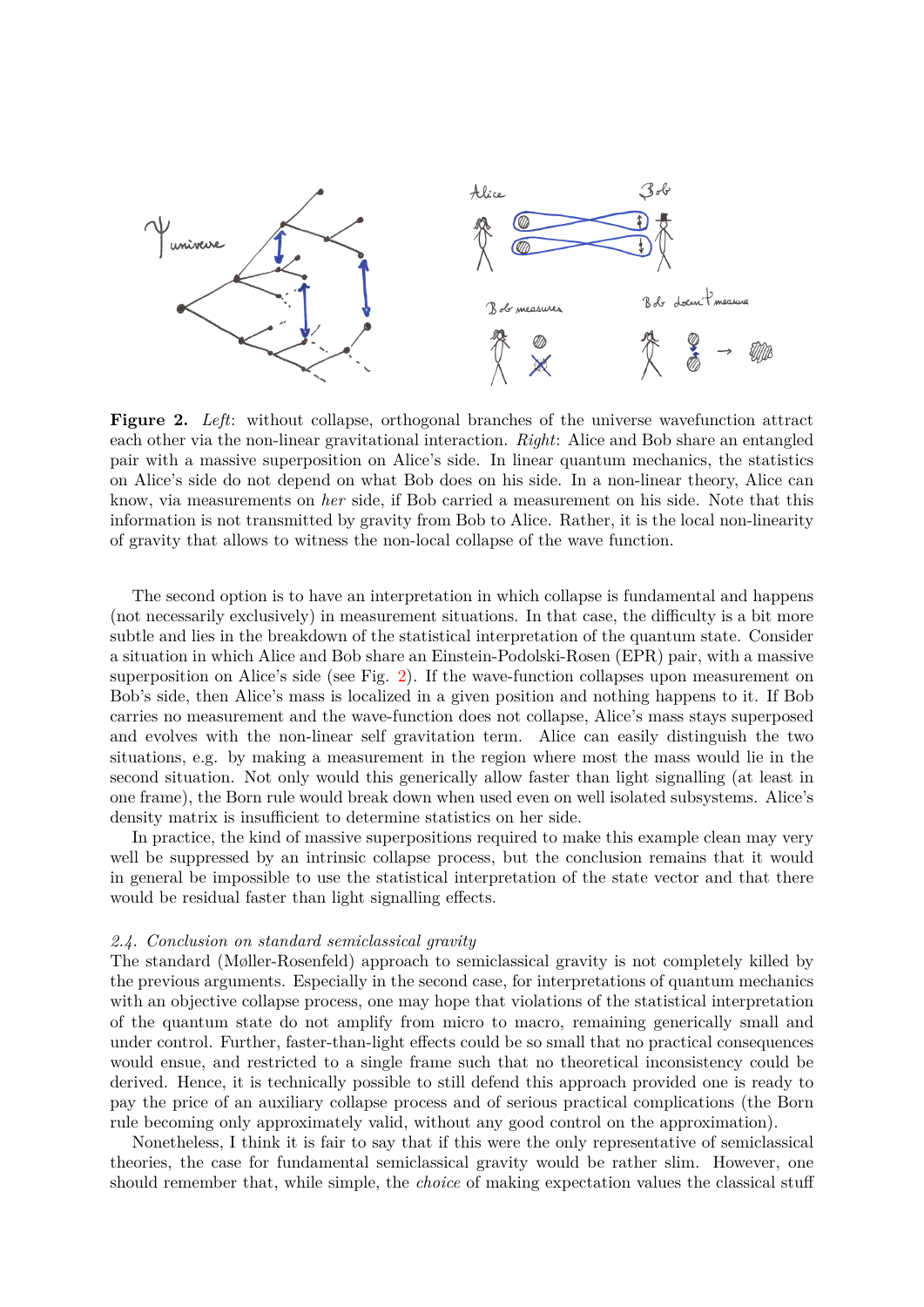that sources the gravitational field is not unique nor even natural. At a heuristic level, the Møller-Rosenfeld prescription assumes that  $|\psi|^2$  is what is "real", that it is the tangible thing that bends spacetime. But we are free to explore other options.

## **3. Discrete models restoring linearity**

## *3.1. Basic idea*

A natural thing to do if one wants to get something classical from quantum matter is to go to an interpretation of quantum mechanics where there is such a thing as classical stuff by construction. For example, one could use Bohmian particles as classical sources of the gravitational field. In fact, this has been tried by Struyve [\[24,](#page-15-14) [25\]](#page-15-15). However, while such a theory could behave in a better way than the previous approach, and importantly not require an additional collapse process to make sense, it still suffers from the breakdown of the statistical interpretation and the theoretical possibility to send information faster-than-light. In that case, these unappealing features emerge from the breakdown of equivariance which usually insures that the distribution of Bohmian particles is provided by the Born rule.

Hence it seems that rather generically, when one extracts a classical quantity from quantum matter, through the wave-function directly (with quantum expectation values) or through additional variables (Bohmian positions), one breaks the simplicity of the formalism, i.e. the ability to extract predictions from a simple statistical prescription.

However, this difficulty can be avoided and it seems at present that there is essentially only one simple way to do it. The intuition comes from (orthodox) quantum measurement and feedback. In a lab, an experimentalist measures a quantum systems, obtains a certain result, processes it, and applies a control pulse depending on this result. This complete procedure of measurement and feedback does not break the formalism as the latter was precisely constructed to describe such situations. Further, the measurement result is a tangible thing, which after some (classical) processing is used to act on the quantum state. Measurement and feedback thus allow the consistent coupling of classical and quantum systems. This intuition can be used to construct (potentially) fundamental semiclassical theories that are without conceptual problems [\[26](#page-15-16)[–28\]](#page-15-17). In the context of gravity, this intuition was first explored in a toy model by Kafri *et al.* [\[4\]](#page-15-1) where it was called "classical channel gravity".

Of course, this measurement and feedback intuition is only used to construct a model with good properties. It should not be understood "ontologically" as meaning there are actual detectors carrying the measurement task.

## *3.2. Intuition in the discrete*

Let us consider a rather general weak measurement with *n* outcomes, parameterized by *n* matrices  $\hat{N}_k$  which verify as only constraint  $\sum_k \hat{N}_k^{\dagger} \hat{N}_k = 1$ . Such a measurement acts on a quantum state in the following way:

<span id="page-5-0"></span>
$$
|\psi\rangle \xrightarrow{\text{measurement}} |\psi_k\rangle = \frac{\hat{N}_k |\psi\rangle}{\sqrt{\langle \psi | \hat{N}_k^\dagger \hat{N}_k | \psi \rangle}},\tag{11}
$$

with probability  $p_k = \langle \psi | \hat{N}_k^{\dagger} N_k | \psi \rangle$  where *k* labels the measurement outcome. This is the first step of any measurement  $+$  feedback scheme.

Now, "feeding back" the result *k* just amounts to apply a *k*-dependent unitary operator  $\hat{U}_k$ on the state. That is, for a measurement immediately followed by a feedback (or neglecting any intrinsic system dynamics happening in the meantime), one has:

$$
|\psi\rangle \xrightarrow{\text{measurement}} |\psi_k^{\text{fb}}\rangle = \hat{U}_k |\psi_k\rangle = \hat{U}_k \frac{\hat{N}_k |\psi\rangle}{\sqrt{\langle \psi | \hat{N}_k^{\dagger} \hat{N}_k | \psi \rangle}},\tag{12}
$$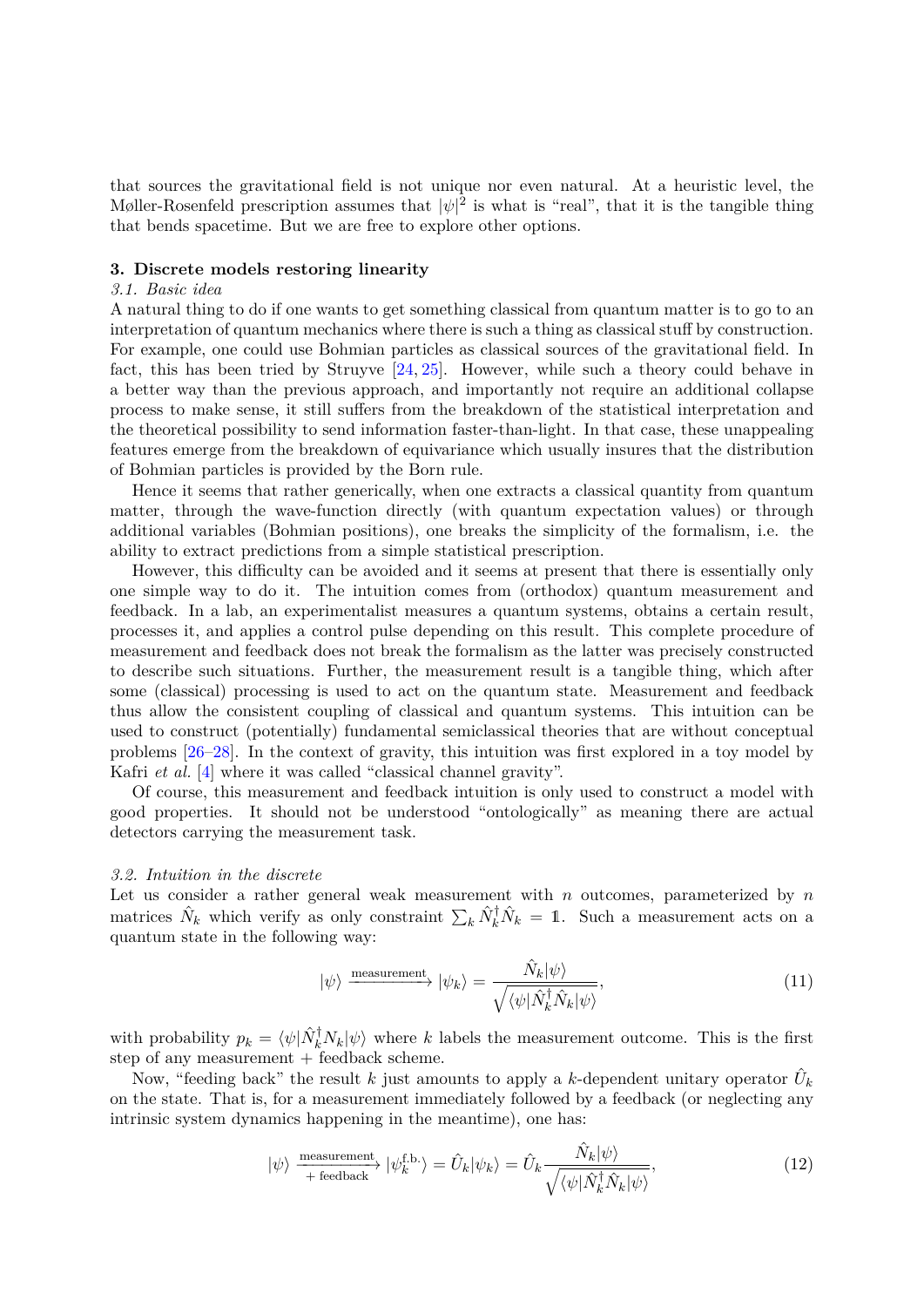with the same probability  $p_k$ . Notice that the full evolution is still a legitimate generalized measurement with the substitution  $\hat{N}_k \to \hat{B}_k = \hat{U}_k \hat{N}_k$ .

By construction, this measurement and feedback scheme does not break the standard formalism despite the fact that the measurement step is non-linear. Indeed this non-linearity vanishes upon averaging over measurement results:

$$
\rho^{\text{f.b.}} \equiv \mathbb{E}\left[|\psi^{\text{f.b.}}\rangle\langle\psi^{\text{f.b.}}|\right] = \sum_{k=1}^{n} p_k \frac{\hat{B}_k|\psi\rangle\langle\psi|\hat{B}_k^{\dagger}}{\langle\psi|\hat{N}_k^{\dagger}\hat{N}_k|\psi\rangle} \equiv \sum_{k=1}^{n} \hat{B}_k \underbrace{|\psi\rangle\langle\psi|\hat{B}_k^{\dagger}}_{\rho},\tag{13}
$$

where  $\mathbb{E}[\cdot]$  denotes the statistical average. Any modification of the measurement rule [\(12\)](#page-5-0), which specifies how the classical variable *k* is extracted from the quantum state, would generically preclude this cancellation of non-linearities. Unless there is a particular reason why linearity should hold, it typically does not.

## *3.3. Simplest discrete model for gravity*

With this simple understanding of feedback, one can already construct a toy model of semiclassical gravity with discrete Poisson distributed measurement and feedback events [\[8\]](#page-15-18).

Let us consider for convenience *N* distinguishable particles with coordinates  $\{x_1, \dots, x_N\}$ , masses  $\{m_1, \dots, m_N\}$ , and without spin. The *N*-particle system is described by the wavefunction  $\psi_t(\mathbf{x}_1, \dots, \mathbf{x}_N)$  with  $\mathbf{x}_{\ell} \in \mathbb{R}^3$ . Our objective is to implement a consistent semiclassical gravitational force between them. We consider the following weak position measurement of particle *`*:

$$
\psi_t \longrightarrow \frac{\hat{L}_{\ell}(\mathbf{x}_f)\psi_t}{\|\hat{L}_{\ell}(\mathbf{x}_f)\psi_t\|},\tag{14}
$$

with the operator

$$
\hat{L}_{\ell}(\mathbf{x}_f) = \frac{1}{(\pi r_c^2)^{3/4}} e^{-(\hat{\mathbf{x}}_{\ell} - \mathbf{x}_f)^2/(2r_c^2)},
$$
\n(15)

where  $\hat{\mathbf{x}}_{\ell}$  is the position operator associated to particle  $\ell$ . The probability for the outcome  $\mathbf{x}_{f}$ is  $P(\mathbf{x}_f) = \|\hat{L}_k(\mathbf{x}_f)\psi_t\|^2$ . This is as just before in eq. [\(12\)](#page-5-0) with discrete indices labeling results promoted to continuous position variables  $k \to x_f$  and  $\hat{N}_k \to \hat{L}_\ell(x_f)$ . The parameter  $r_c$  encodes the sharpness of the position measurement.

We now assume that each particle can be hit by this spontaneous weak measurement process independently of the others and with a distribution uniform in time with intensity  $\lambda$ . The astute reader will have noticed that this random dynamics for the quantum state is nothing but the Ghirardi-Rimini-Weber (GRW) model [\[29–](#page-15-19)[31\]](#page-15-20), the simplest dynamical reduction model. However, its measurement interpretation is fundamental in that it guides us to the proper choice of variables to use as sources for the gravitational field.

<span id="page-6-1"></span>Now assume that a collapse (or weak measurement) with center (or result)  $\mathbf{x}_f$  has hit particle  $\ell$  at time  $t_f$ . We now take this space-time event (or "flash")  $(t_f, \mathbf{x}_f)$  as source of the gravitational  $\text{field}^5$  $\text{field}^5$ :

$$
\nabla^2 \Phi(\mathbf{x}, t) = 4\pi G m_\ell \lambda^{-1} \delta(t - t_f) \delta(\mathbf{x} - \mathbf{x}_f). \tag{16}
$$

More generally, one could replace these Dirac distributions by a generic causal spacetime smearing function *f* such that:

$$
\int_{\mathbb{R}^4} dt \, d\mathbf{x} \, f(t, \mathbf{x}) = 1 \qquad f \ge 0 \qquad \forall t < 0, \quad f(t, \mathbf{x}) = 0. \tag{17}
$$

<span id="page-6-0"></span><sup>5</sup> This possibility was mentioned, although not explored further, by Derakhshani [\[32\]](#page-15-21).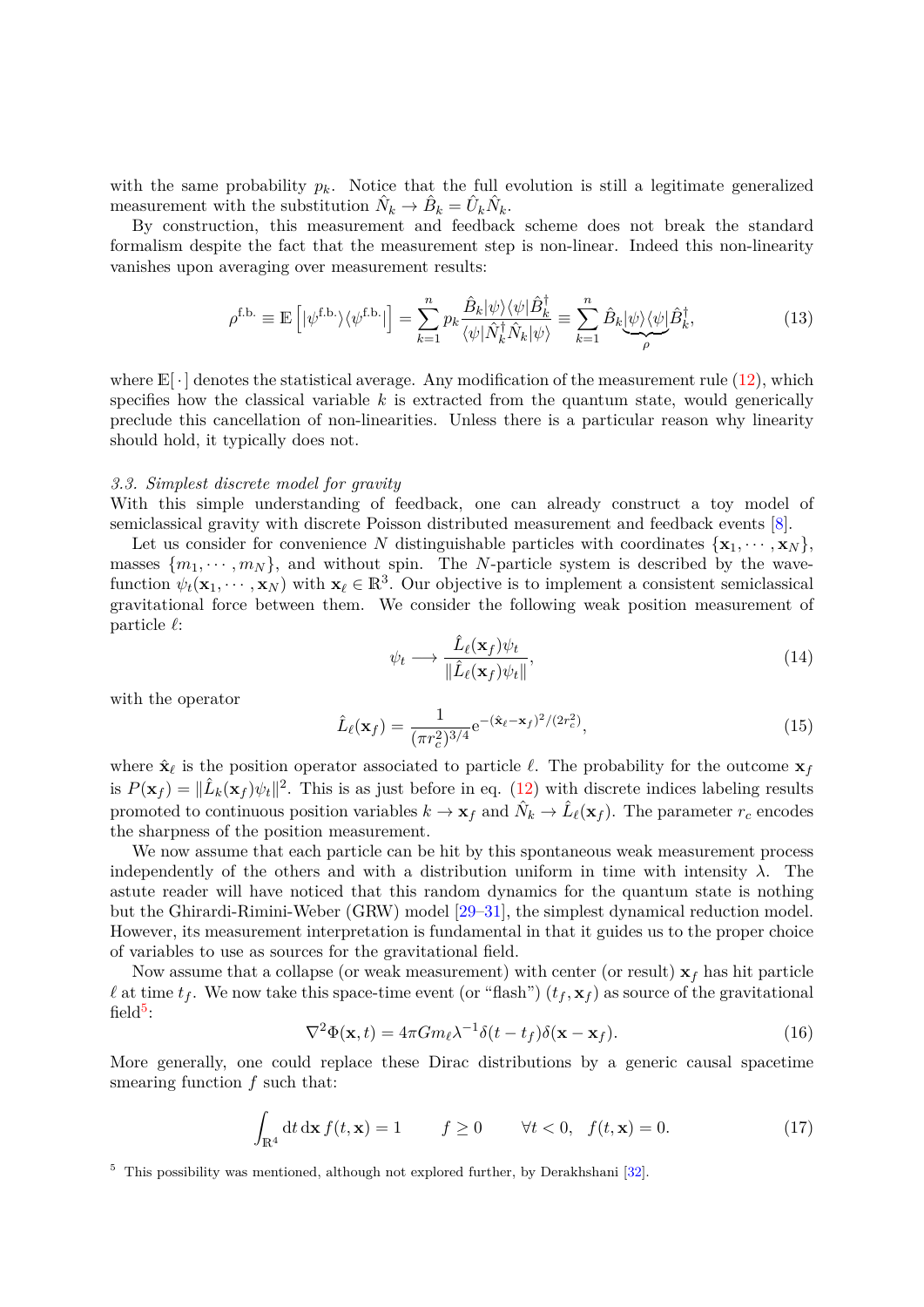Since the measurement step has resolution *rc*, it would *e.g.* also make sense to have *f* spatially smear the point source with a Gaussian of width *rc*. The objective here is just to provide the simplest model and thus we will just consider punctual sources. The gravitational potential created by this event is:

$$
\hat{V} = \int d\mathbf{x} \Phi(\mathbf{x}) \hat{M}(\mathbf{x}),\tag{18}
$$

where the mass density operator is simply  $\hat{M}(\mathbf{x}) = \sum_{\ell=1}^{N} m_{\ell} \delta(\mathbf{x} - \hat{\mathbf{x}}_{\ell})$  in this first quantized representation. Inverting the Poisson equation [\(16\)](#page-6-1) yields:

$$
\hat{V}(t) = -\delta(t - t_f) G \lambda^{-1} \sum_{\ell'=1}^{N} \frac{m_{\ell} m_{\ell'}}{|\mathbf{x}_f - \hat{\mathbf{x}}_{\ell'}|}.
$$
\n(19)

This time-singular potential may be worrying at first sight, but once put in the Schrödinger equation it simply implements a unitary transformation:

<span id="page-7-0"></span>
$$
\hat{U}_{\ell}(\mathbf{x}_f) = \exp\left(i\,\frac{G}{\lambda\hbar}\sum_{\ell'=1}^{N}\frac{m_{\ell}m_{\ell'}}{|\mathbf{x}_f - \hat{\mathbf{x}}_{\ell'}|}\right),\tag{20}
$$

which happens immediately *after* the collapse. As before, it just changes the collapse operators  $\hat{L}_{\ell}(\mathbf{x}_f) \to \hat{C}_{\ell}(\mathbf{x}_f) = \hat{U}_{\ell}(\mathbf{x}_f) \hat{L}_{\ell}(\mathbf{x}_f)$ . This fully specifies the model. In a nutshell, the position of each particle is weakly measured and the measurement result is used to create a unitary gravitational kick. In the language of the GRW model, we just made one possible choice of local beables [\[33\]](#page-15-22) (or primitive ontology [\[34–](#page-15-23)[36\]](#page-15-24)), the *flashes*, the source of the gravitational field [\[8\]](#page-15-18).

The master equation for this model is very simple and reads:

$$
\frac{\mathrm{d}}{\mathrm{d}t}\rho_t = -\frac{i}{\hbar}[\hat{H}_0, \rho_t] + \lambda \sum_{\ell=1}^N \left\{ \int_{\mathbb{R}^3} \hat{C}_\ell(\mathbf{x}_f) \rho_t \hat{C}_\ell^\dagger(\mathbf{x}_f) \, \mathrm{d}\mathbf{x}_f - \rho_t \right\},\tag{21}
$$

where  $\hat{H}_0$  is just the standard Schrödinger Hamiltonian containing all interactions but gravity. Importantly, it is linear, and thus the statistical intepretation of the density matrix survives. This model has a slightly more complicated phenomenology than continuous alternatives, and the fact that gravity acts through punctual kicks creates a new length scale. Indeed, assuming all the masses are the same  $m_k = m$ :

$$
\hat{U}_{\ell}(\mathbf{x}_f) = \exp\left(i\sum_{\ell'=1}^N \frac{r_G}{|\mathbf{x}_f - \hat{\mathbf{x}}_{\ell'}|}\right),\tag{22}
$$

with  $r_G = Gm^2/(\hbar\lambda)$ . For  $\lambda = 10^{-16}$ s<sup>-1</sup> (historical value of  $\lambda$  for the GRW model that is not yet experimentally falsified) we get  $r_G \approx 1.8 \times 10^{-14}$ m for protons and  $r_G \approx 5.3 \times 10^{-21}$ m for electrons. In both cases,  $r_G \ll r_c$ , the smearing length of the measurement. If we consider interparticle distances  $r$  much larger than  $r<sub>G</sub>$  we can expand the unitary operator to first order in  $r_G/r$  and we obtain:

$$
\frac{\mathrm{d}}{\mathrm{d}t}\rho_t \simeq -\frac{i}{\hbar}[\hat{H}_0 + , \rho_t] - \frac{i}{\hbar}\hat{V}_{\text{eff}} \cdot \rho_t + \lambda \sum_{\ell=1}^N \left\{ \int_{\mathbb{R}^3} \hat{L}_\ell(\mathbf{x}_f) \rho_t \hat{L}_\ell^\dagger(\mathbf{x}_f) \, \mathrm{d}\mathbf{x}_f - \rho_t \right\},\tag{23}
$$

with

$$
\hat{V}_{\text{eff}} \cdot \rho = \sum_{\ell=1}^{N} \sum_{\ell'=1}^{N} \int_{\mathbb{R}^3} d\mathbf{x}_f \left[ -\frac{Gm_{\ell}m_{\ell'}}{|\mathbf{x}_f - \hat{\mathbf{x}}_{\ell'}|}, \hat{L}_{\ell}(\mathbf{x}_f) \rho \hat{L}_{\ell}^{\dagger}(\mathbf{x}_f) \right],
$$
\n(24)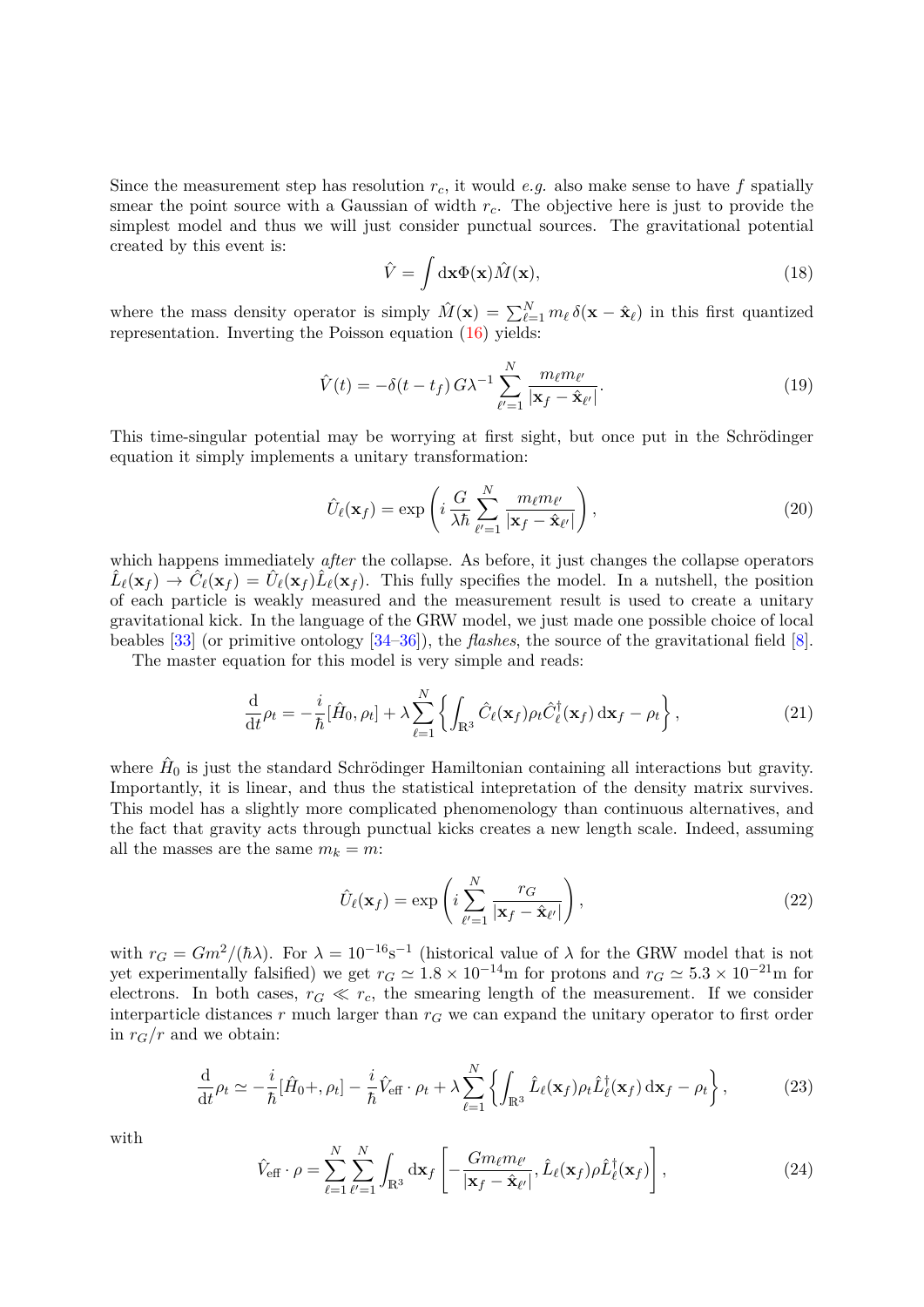which looks a lot like the purely quantum pair potential up to some smearing around *ρ*. The way the expected pair potential is approximately recovered will be clearer for continuous models, but it can already be seen here for a simple situation. Consider *N* particles separated from each other by an average distance  $r \gg r_c$ . Writing  $\rho^{(1)} = \text{tr}_{N-1}[\rho]$  the reduced density matrix of the first particle, one has [\[8\]](#page-15-18):

$$
\operatorname{tr}_{N-1}\left[\hat{V}_{\text{eff}}\cdot\rho\right] \simeq \operatorname{tr}_{N-1}\left(\left[-\sum_{\ell=2}^{N}\frac{Gm_1m_\ell}{|\hat{\mathbf{x}}_1-\hat{\mathbf{x}}_\ell|},\rho\right]\right). \tag{25}
$$

Further assuming that the *N* −1 particles traced over are localized over a distance much smaller than their distance to particle 1 yields:

$$
\text{tr}_{N-1}\left[\hat{V}_{\text{eff}}\cdot\rho\right] \simeq \left[-\sum_{\ell=2}^{N} \frac{Gm_1m_\ell}{|\hat{\mathbf{x}}_1 - \mathbf{x}_\ell|}, \rho^{(1)}\right],\tag{26}
$$

which is precisely the potential one would have put by hand in a scenario where a quantum particle interacts with  $N-1$  fixed classical particles.

In this model, gravity behaves in a rather peculiar way, through discrete kicks. Yet, it is not obviously falsified by experiments probing gravity in the Newtonian limit [\[8\]](#page-15-18).

## **4. Continuous models restoring linearity**

The previous model is easy to define, and the reason why it preserves linearity at the master equation level is particularly understandable and straightforward to verify. However, its phenomenology is not completely trivial, and the fact that gravity acts through punctual kicks makes everything more complicted. This motivates the discussion of continuous models, which were actually introduced first.

#### *4.1. Continuous measurement and feedback*

<span id="page-8-0"></span>When infinitely weak measurements are repeated infinitely frequently, one can obtain a continuous measurement described by a diffusive stochastic differential equation [\[37,](#page-15-25) [38\]](#page-15-26). The real-time result (or signal) from the continuous measurement of a self-adjoint operator  $\mathcal O$  reads:

<span id="page-8-1"></span>
$$
\mathcal{S}_{\mathcal{O}}(t) = \langle \mathcal{O} \rangle_t + \eta_t,\tag{27}
$$

where  $\langle \mathcal{O} \rangle_t = \langle \psi_t | \mathcal{O} | \psi_t \rangle$  and  $\eta$  is white noise:

$$
\mathbb{E}[\eta_t \eta_s] = \frac{1}{\gamma} \delta(t - s) \qquad \mathbb{E}[\eta_t] = 0,
$$
\n(28)

where  $\gamma$  encodes the measurement strength. The signal given by equation [\(27\)](#page-8-0) is the equivalent of the result *k* and its probability distribution  $P(k) = \langle \psi | N_k^{\dagger} N_k | \psi \rangle$  in the discrete.

The corresponding non-linear backaction on the quantum state reads:

$$
\frac{\mathrm{d}}{\mathrm{d}t}|\psi\rangle_t = \left[\frac{\gamma}{2}\left(\mathcal{O} - \langle\mathcal{O}\rangle_t\right)\eta_t - \frac{\gamma}{4}\left(\mathcal{O} - \langle\mathcal{O}\rangle_t\right)^2\right]|\psi_t\rangle. \tag{29}
$$

This is a stochastic differential equation with multiplicative white noise, and it should be understood in the Itô convention. In this context, one needs to be particularly careful with stochastic calculus conventions as corrections to the standard differentiation rules coming from Itô's formula are necessary to get the physically correct results. This has sometimes led to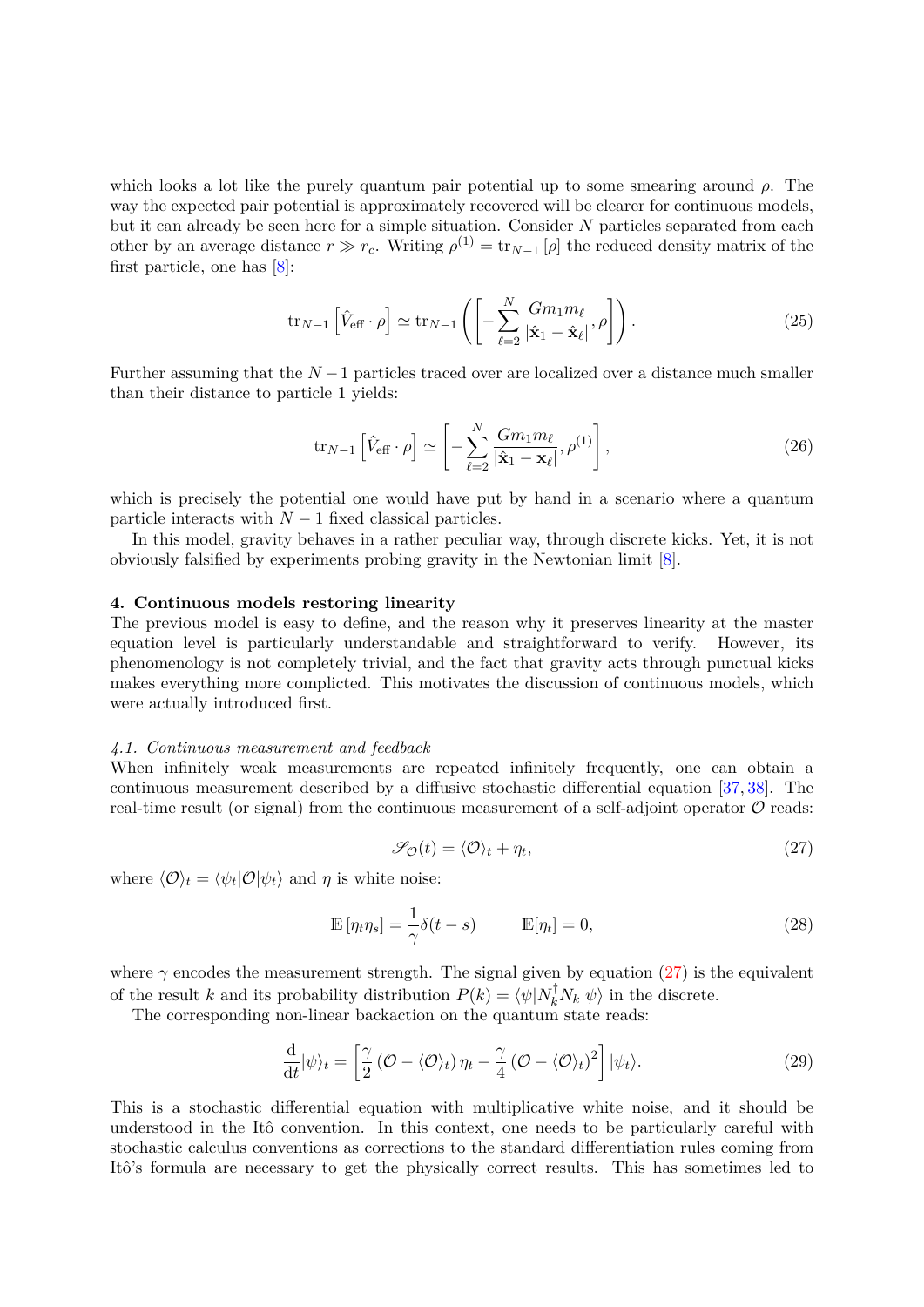confusions in the literature. Hence, to mark the Itô convention, and at the risk of seeming overly pedantic, I now switch to the Itô notation and rewrite equations  $(27)$  and  $(29)$ :

<span id="page-9-0"></span>
$$
dR_t = \langle \mathcal{O} \rangle_t dt + dW_t \quad " = " \quad \mathcal{S}_\mathcal{O}(t) dt \tag{30}
$$

$$
d|\psi\rangle_t = \left[\frac{\gamma}{2} \left(\mathcal{O} - \langle \mathcal{O} \rangle_t\right) dW_t - \frac{\gamma}{4} \left(\mathcal{O} - \langle \mathcal{O} \rangle_t\right)^2 dt\right] |\psi_t\rangle, \tag{31}
$$

with the heuristic Itô rule  $dW_t dW_t = \gamma^{-1} dt$ . For all practical purposes, one obtains the Itô formula for differentiation simply by expanding all differentials to second order in d*W* and using this heuristic rule. For example, one can derive the stochastic master equation for the (pure) density matrix  $\rho_t = |\psi_t\rangle \langle \psi_t|$  writing:

$$
d\rho_t = d|\psi_t\rangle \langle \psi_t| + |\psi_t\rangle d\langle \psi_t| + \underbrace{d|\psi_t\rangle d\langle \psi_t|}_{\text{Itô correction}} \tag{32}
$$

$$
= -\frac{\gamma}{8} [\mathcal{O}, [\mathcal{O}, \rho_t]] \, \mathrm{d}t + \frac{\gamma}{2} (\mathcal{O}\rho_t + \rho_t \mathcal{O} - 2 \langle \mathcal{O} \rangle_t \rho_t) \, \mathrm{d}W_t, \tag{33}
$$

the latter containing exactly the same information as  $(31)$ . Because  $\rho_t$  is what shows up when computing expectation values, one often works with it directly instead of the state  $|\psi_t\rangle$  even if  $\rho_t$  is of rank 1. An important property of stochastic differential equations in the Itô convention is that in integrals of the form  $\int f_t dW_t$ ,  $f_t$  and  $dW_t$  are uncorrelated. As a result, taking the average of a stochastic differential equation simply removes the noise term. Writing  $\bar{\rho} = \mathbb{E}[\rho]$ we thus get the master equation

$$
\frac{\mathrm{d}}{\mathrm{d}t}\bar{\rho} = -\frac{\gamma}{8} \left[ \mathcal{O}, [\mathcal{O}, \bar{\rho}]\right].\tag{34}
$$

As expected, this master equation is linear: continuous measurements, just like discrete ones, bring no non-linearities at the master equation level.

Let us now go back to the stochastic master equation without averaging and introduce a feedback term depending on the real-time signal. Namely, let us heuristically consider the addition of a potential proportional to the signal

<span id="page-9-3"></span><span id="page-9-1"></span>
$$
\hat{V}^{\text{f.b.}}(t) \overset{\text{w}}{=} \text{''} \mathscr{S}_{\mathcal{O}}(t) \hat{K} \tag{35}
$$

in the Schrödinger equation, where  $\hat{K}$  is self-adjoint. Because this potential contains white noise, one needs to be careful to implement it. Importantly, this potential does not act at the exact same instant as the measurement from which the result is extracted, but infinitesimally *after*. This is analogous to the discrete situation where the feedback unitary  $\hat{U}_k$  is applied just after the measurement operator  $\hat{N}_k$ . Hence we have to translate the informal procedure [\(35\)](#page-9-1) into the rigorous prescription

<span id="page-9-2"></span>
$$
\rho_t + d\rho_t^{\text{f.b.}} = \exp(-i\hat{K}dR_t/\hbar)(\rho_t + d\rho_t)\exp(i\hat{K}dR_t/\hbar),\tag{36}
$$

where  $d\rho_t$  is the infinitesimal evolution of  $\rho_t$  given by pure continuous measurement [\(31\)](#page-9-0). Expanding all terms up to second order in  $dW$  and using the heuristic Itô rule yields

$$
\mathrm{d}\rho_t^{\text{f.b.}} = \mathrm{d}\rho_t - \frac{i}{\hbar} [\hat{K}, \rho_t] \, \mathrm{d}W_t - \frac{i}{2} \left[ \hat{K}, \{ \mathcal{O}, \rho_t \} \right] \, \mathrm{d}t - \frac{1}{2\gamma \hbar^2} \left[ \hat{K} \left[ \hat{K}, \rho_t \right] \right] \, \mathrm{d}t. \tag{37}
$$

Note that one gets the same stochastic master equation with the more physical procedure of regulating the signal with a low pass filter first, and subsequently sending the frequency cutoff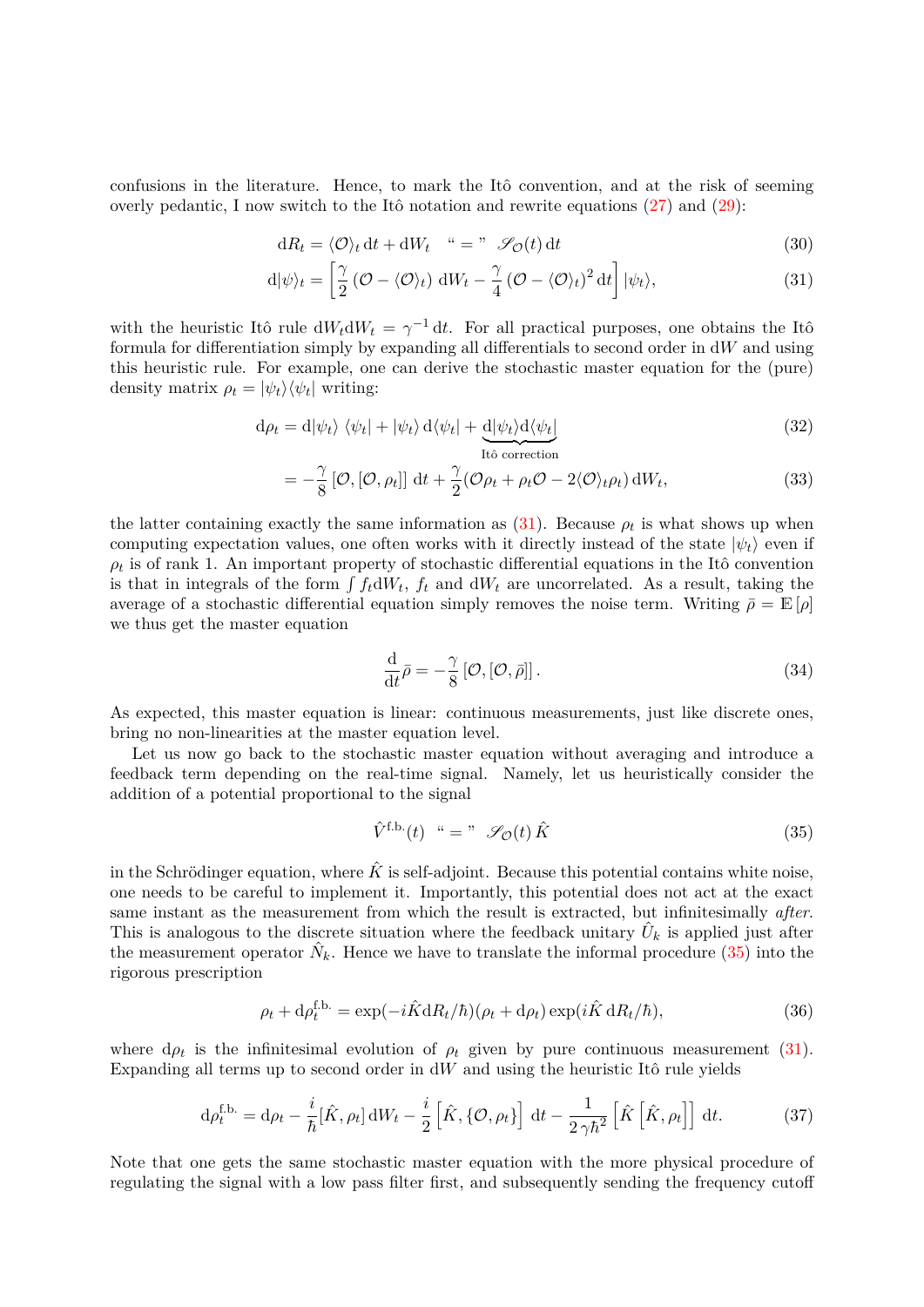of the filter to infinity (or equivalently the associated smearing timescale to zero) [\[38\]](#page-15-26). One may again average over the measurement randomness to get the linear master equation:

<span id="page-10-0"></span>
$$
\frac{\mathrm{d}}{\mathrm{d}t}\bar{\rho} = -\frac{i}{2\hbar}\left[\hat{K}, \{\mathcal{O}, \bar{\rho}\}\right] - \frac{\gamma}{8}\left[\mathcal{O}, [\mathcal{O}, \bar{\rho}]\right] - \frac{1}{2\gamma\hbar}\left[\hat{K}\left[\hat{K}, \bar{\rho}\right]\right].\tag{38}
$$

At the master equation level, this feedback has thus added a new decoherence term  $\propto [\hat{K}, [\hat{K}, \rho]]$ and a so far hard to interpret term  $\alpha - i \left[ \hat{K}, \{ \mathcal{O}, \bar{\rho} \} \right]$  which effectively acts like a potential up to an additional non-trivial dissipation. We will need a generalization of this procedure to the continuous simultaneous measurement of *n* self-adjoint operators  $\mathcal{O}^j$ . In that case, a fairly general consistent continuous measurement model can be written:

$$
dR_t^j = \langle \mathcal{O}^j \rangle_t + dW_t^j \tag{39}
$$

$$
\mathrm{d}\rho_t = -\frac{1}{8}\Gamma_{jk}\left[\mathcal{O}^j,\left[\mathcal{O}^k,\rho_t\right]\right] \mathrm{d}t + \frac{1}{2}\Gamma_{jk}\left(\mathcal{O}^j\rho_t + \rho_t\mathcal{O}^j - 2\langle\mathcal{O}^j\rangle_t\rho_t\right) \mathrm{d}W_t^k,\tag{40}
$$

with the Itô rule  $dW_t^j dW_t^k = (\Gamma^{-1})^{kj} dt$  where  $\Gamma$  is a *real* symmetric positive definite matrix and we have used implied summation on repeated indices. Intuitively, in a measurement situation, this Γ matrix encodes the correlation of the detectors and its eigenvalues encode the measurement strength. In this more general setup, a general real time feedback prescription reads:

<span id="page-10-2"></span><span id="page-10-1"></span>
$$
\mathrm{d}\hat{V}^{\text{f.b.}} = \hat{K}_j \,\mathrm{d}R_t^j,\tag{41}
$$

which yields a stochastic master equation for  $\rho_t$  that can be derived in the same way as in equations [\(36\)](#page-9-2) and [\(37\)](#page-9-3). Upon averaging over the measurement randomness, one finally gets a master equation generalizing [\(38\)](#page-10-0):

$$
\frac{\mathrm{d}}{\mathrm{d}t}\bar{\rho} = -\frac{i}{2\hbar}\left[\hat{K}_j, \left\{\mathcal{O}^j, \bar{\rho}\right\}\right] - \frac{\Gamma_{jk}}{8}\left[\mathcal{O}^j, \left[\mathcal{O}^k, \bar{\rho}\right]\right] - \frac{(\Gamma^{-1})^{jk}}{2\hbar^2}\left[\hat{K}_j\left[\hat{K}_k, \bar{\rho}\right]\right].\tag{42}
$$

The first term in this master equation, which contains a mix of unitary and dissipative effects, may again seem mysterious. It is simpler to interpret when  $\hat{K}_j \otimes \mathcal{O}^j = \mathcal{O}^j \otimes \hat{K}_j$ , in which case there is no dissipation and we are left with a pure potential term:

$$
-\frac{i}{2\hbar}\left[\hat{K}_j,\left\{\mathcal{O}^j,\bar{\rho}\right\}\right] = -\frac{i}{4\hbar}\left[\left\{\mathcal{O}^j,\hat{K}_j\right\},\bar{\rho}\right].\tag{43}
$$

In that case, which is the one we will be considering for gravity, measurement + feedback allows to implement a purely quantum potential at the price of additional decoherence coming from the measurement itself and from the feedback noise. These two sources of decoherence, by design, make sure that the interaction is in fact purely classical despite what the presence of the quantum potential  $(43)$  in the master equation  $(42)$  may suggest.

#### *4.2. General continuous mass density measurement and feedback*

We are now equipped to implement gravity by a continuous measurement of the mass density and feedback of the corresponding gravitational potential. To this end, we start from a continuous measurement model of (regularized) local mass density in every point of space. The corresponding signal reads:

<span id="page-10-3"></span>
$$
dR(\mathbf{x},t) = \langle \hat{M}_{r_c}(\mathbf{x}) \rangle_t + dW_t(\mathbf{x}) \quad \text{``} = \text{''} \quad \mathscr{S}_{M_{r_c}(\mathbf{x})}(t) dt \tag{44}
$$

with 
$$
dW_t(\mathbf{x})dW_t(\mathbf{y}) = \Gamma^{-1}(\mathbf{x}, \mathbf{y})dt.
$$
 (45)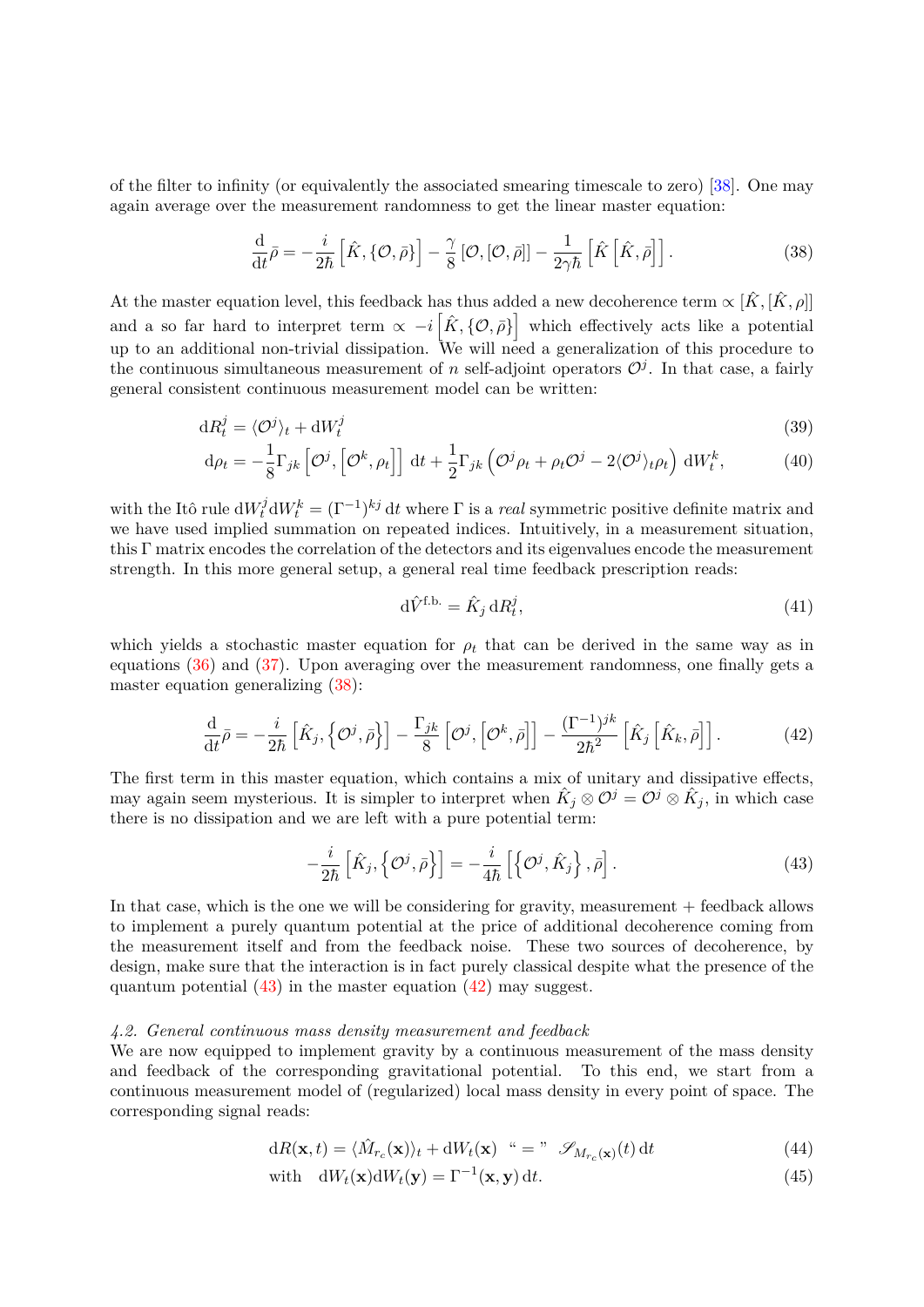The corresponding backaction on the state is

$$
d\rho_t = -\frac{1}{8} \int d\mathbf{x} d\mathbf{y} \Gamma(\mathbf{x}, \mathbf{y}) \left[ \hat{M}_{r_c}(\mathbf{x}) \left[ \hat{M}_{r_c}(\mathbf{y}), \rho_t \right] \right] dt + \frac{1}{2} \int d\mathbf{x} d\mathbf{y} \Gamma(\mathbf{x}, \mathbf{y}) \left( \hat{M}_{r_c}(\mathbf{x}) \rho_t + \rho_t \hat{M}_{r_c}(\mathbf{x}) - 2 \langle \hat{M}_{r_c}(\mathbf{x}) \rangle_t \rho_t \right) dW_t(\mathbf{y}),
$$
(46)

with  $\hat{M}_{r_c}(\mathbf{x})$  a regularized mass density operator:

$$
\hat{M}_{r_c}(\mathbf{x}) = \left[ g_{r_c} * \hat{M} \right](\mathbf{x}) = g_{r_c} * \sum_{\ell=1}^n m_\ell a_\ell^\dagger(\mathbf{x}) a_\ell(\mathbf{x}), \tag{47}
$$

where "\*" denotes the convolution product and  $g_{r_c}$  is a Gaussian smearing of width  $r_c$ 

$$
g_{r_c}(\mathbf{x}) = e^{-\mathbf{x}^2/(2r_c^2)} / (\sqrt{2\pi r_c^2})^3.
$$
 (48)

This continuous measurement model of the regularized mass density everywhere in space, if taken as fundamental, is simply a continuous collapse model. More precisely, one obtains:

(i) The Continuous Spontaneous Localization (CSL) model [\[39,](#page-15-27) [40\]](#page-15-28) for:

$$
\Gamma^{\text{CSL}}(\mathbf{x}, \mathbf{y}) = \frac{4\gamma}{m_N^2} \times \delta(\mathbf{x} - \mathbf{y}),\tag{49}
$$

where  $m_N$  is the mass of a nucleon and  $\gamma$  is the collapse "strength". It is a rate  $\times$  distance<sup>3</sup>, the corresponding rate is  $\lambda_{\text{CSL}} \equiv \gamma/(4\pi r_c^2)^{3/2}$  historically fixed at  $\lambda_{\text{CSL}} \simeq 10^{-16} \text{s}^{-1}$  (the so called "GRW" value).

(ii) The Diósi-Penrose (DP) model  $[41, 42]$  $[41, 42]$  for:

$$
\Gamma^{\rm DP}(\mathbf{x} - \mathbf{y}) = \frac{2G}{\hbar} \times \frac{1}{|\mathbf{x} - \mathbf{y}|}.
$$
\n(50)

The interest of knowing that, at a mathematical level, this model has a continuous measurement interpretation, is that it allows us to introduce the "signal"  $\mathscr{S}_{\hat{M}_{r_c}(\mathbf{x})}$  [\(44\)](#page-10-3). This is not a natural object to consider in the collapse model context, but it is fundamental to implement a consistent semiclassical interaction.

As in the discrete, we can implement gravity by sourcing the gravitational field from the mass density signal:

$$
\nabla^2 \Phi_t(\mathbf{x}) = 4\pi G \mathcal{S}_{M_{rc}(\mathbf{x})}(t). \tag{51}
$$

As before, this expression is a bit formal because the signal has white noise fluctuations. We nonetheless keep on formally, and invert the Poisson equation to get:

$$
\Phi_t(\mathbf{x}) = -G \int \mathrm{d}\mathbf{y} \, \frac{\mathscr{S}_{M_{rc}(\mathbf{x})}(t)}{|\mathbf{x} - \mathbf{y}|}.\tag{52}
$$

The corresponding signal dependent feedback potential to introduce in the Schrödinger equation thus reads (still formally):

$$
\hat{V}^{\text{f.b.}} = \int d\mathbf{x} \, \Phi_t(\mathbf{x}) \hat{M}_{r_c}(\mathbf{x}). \tag{53}
$$

This is equivalent with feeding back directly the operator  $\hat{\Phi}_{r_c}(\mathbf{x})$  multiplied by the mass density signal with

$$
\hat{\Phi}_{r_c}(\mathbf{x}) := -G \int \mathrm{d} \mathbf{y} \, \frac{\hat{M}_{r_c}(\mathbf{y})}{|\mathbf{x} - \mathbf{y}|}.\tag{54}
$$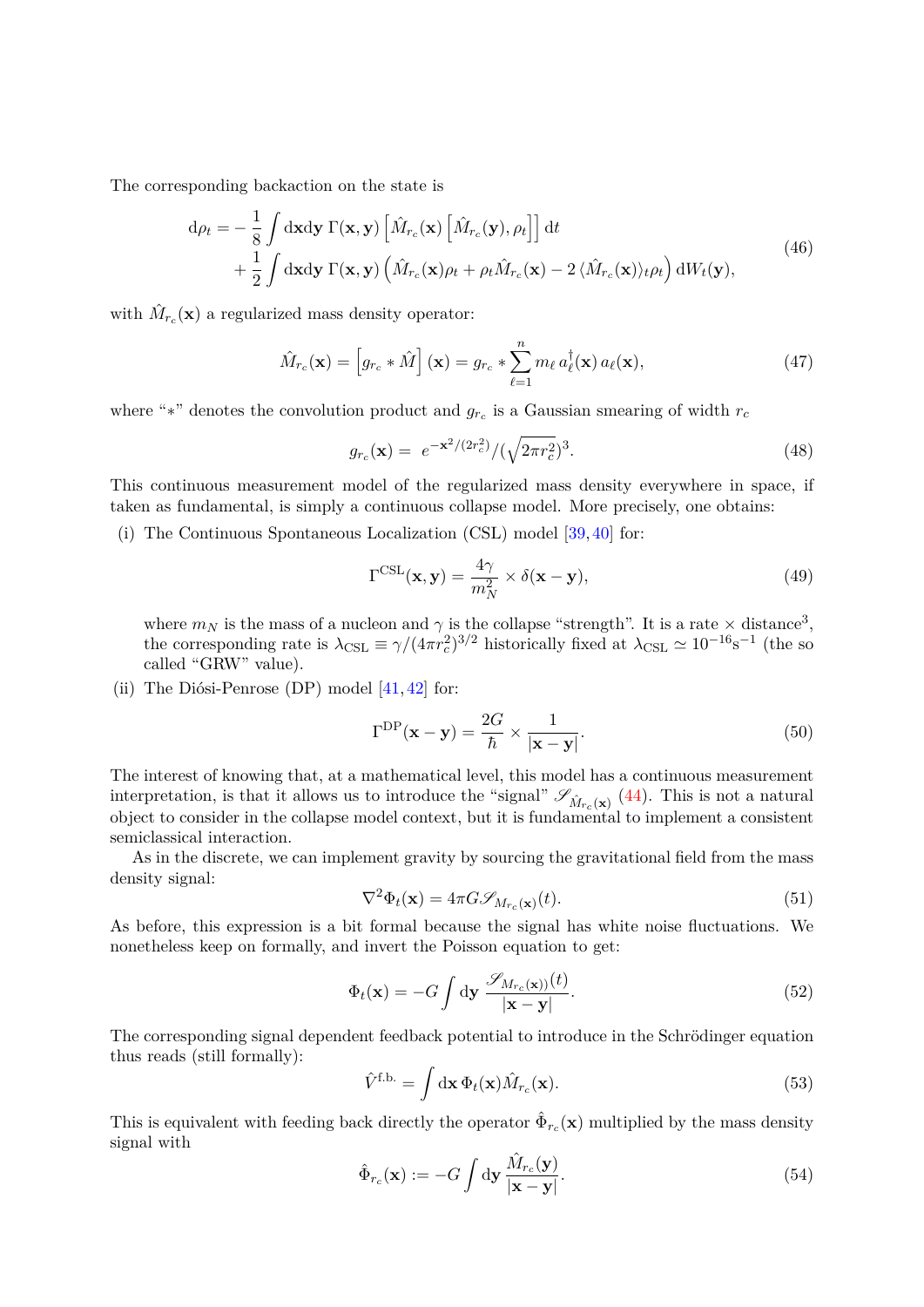Now more rigorously, we can write the elementary feedback step as in [\(36\)](#page-9-2):

$$
\rho_t + d\rho_t^{\text{f.b.}} = \exp(-i d\hat{V}^{\text{f.b.}}/\hbar)(\rho_t + d\rho_t) \exp(i d\hat{V}^{\text{f.b.}}/\hbar)
$$
(55)

with

$$
\mathrm{d}\hat{V}^{\text{f.b.}} = -G \int \mathrm{d}\mathbf{x} \mathrm{d}\mathbf{y} \, \frac{\hat{M}_{r_c}(\mathbf{x}) \, \mathrm{d}R_t(\mathbf{y})}{|\mathbf{x} - \mathbf{y}|} = \int \mathrm{d}\mathbf{x} \, \hat{\Phi}_{r_c}(\mathbf{x}) \, \mathrm{d}R_t(\mathbf{x}). \tag{56}
$$

Following the same steps as before, it yields the master equation for matter

$$
\frac{\mathrm{d}}{\mathrm{d}t}\bar{\rho} = -\frac{i}{\hbar} \left[ \hat{V}, \bar{\rho} \right] - \underbrace{\int \mathrm{d} \mathbf{x} \mathrm{d} \mathbf{y} \frac{\Gamma(\mathbf{x}, \mathbf{y})}{8} \left[ \hat{M}_{r_c}(\mathbf{x}) \left[ \hat{M}_{r_c}(\mathbf{y}), \bar{\rho} \right] \right]}_{\text{measurement decoherence}} - \underbrace{\int \mathrm{d} \mathbf{x} \mathrm{d} \mathbf{y} \frac{\Gamma^{-1}(\mathbf{x}, \mathbf{y})}{2\hbar^2} \left[ \hat{\Phi}_{r_c}(\mathbf{x}) \left[ \hat{\Phi}_{r_c}(\mathbf{y}), \bar{\rho} \right] \right]}_{\text{feedback induced decoherence}}
$$
\n(57)

with the pair potential

<span id="page-12-0"></span>
$$
\hat{V} = -\frac{G}{2} \int d\mathbf{x} d\mathbf{y} \frac{\hat{M}_{r_c}(\mathbf{x}) \hat{M}_{r_c}(\mathbf{y})}{|\mathbf{x} - \mathbf{y}|}.
$$
\n(58)

This pair potential is exactly the quantum pair potential one would have obtained at the nonrelativistic limit of a fully quantum theory of gravity, up to the smearing of the interaction for distances shorter than  $r_c$ . The additional decoherence terms in  $(57)$  precisely insure that the resulting interaction remains classical. They would have been non-trivial to guess starting directly from a master equation. This decomposition of semiclassical gravity into 3 decoupled terms –a purely quantum potential, "intrinsic" measurement decoherence, and "gravitational" feedback decoherence – is a major advantage of the continuum. The master equation  $(21)$  we obtained for the discrete model where flashes source the gravitational field, while simpler to derive, had no such simple decomposition.

#### *4.3. Minimum decoherence prescription*

We constructed a class of non-relativistic theories of semiclassical gravity parameterized by a kernel  $\Gamma(\mathbf{x}, \mathbf{y})$ . Should we take the CSL kernel which looks simpler, as it is local, or the DP kernel, which is non-local but requires one parameter less? Should we pick yet anoter kernel? Following [\[7\]](#page-15-31), we may want to find a principle allowing us to single out one kernel. A natural principle is to ask that the total decoherence induced by the model be minimal. Decoherence coming from the measurement and feedback parts can be grouped in a single kernel Γf.b.

$$
\frac{\mathrm{d}}{\mathrm{d}t}\bar{\rho} = -\frac{i}{\hbar} \left[ \hat{V}, \bar{\rho} \right] - \frac{1}{8} \int \mathrm{d} \mathbf{x} \mathrm{d} \mathbf{y} \Gamma^{\text{f.b.}}(\mathbf{x}, \mathbf{y}) \left[ \hat{M}_{r_c}(\mathbf{x}) \left[ \hat{M}_{r_c}(\mathbf{y}), \bar{\rho} \right] \right]
$$
(59)

<span id="page-12-1"></span>where

$$
\Gamma^{\text{f.b.}} = \Gamma + 4\left(4\pi G/\hbar\right)^2 \frac{1}{\nabla^2} \Gamma^{-1} \frac{1}{\nabla^2}.
$$
\n
$$
(60)
$$

There are many ways to define the minimum for such a kernel. Assuming a translation invariant kernel  $\Gamma(\mathbf{x}, \mathbf{y}) = \Gamma(\mathbf{x} - \mathbf{y})$  we can go to Fourier space where all terms in [\(60\)](#page-12-1) are diagonal. A natural prescription is then to minimize decoherence Fourier mode by Fourier mode, or eingenvalue per eigenvalue. This will insure that the kernel we find is indeed the minimum for most commonly used norms. Going back to real space, this yields a minimal total decoherence kernel  $\Gamma^{\mathrm{f.b.}}_{\mathrm{min}}$ :

$$
\Gamma_{\min}^{\text{f.b.}}(\mathbf{x}, \mathbf{y}) = 2 \Gamma_{\min}(\mathbf{x}, \mathbf{y}) = \frac{4G}{\hbar} \frac{1}{|\mathbf{x} - \mathbf{y}|}.
$$
 (61)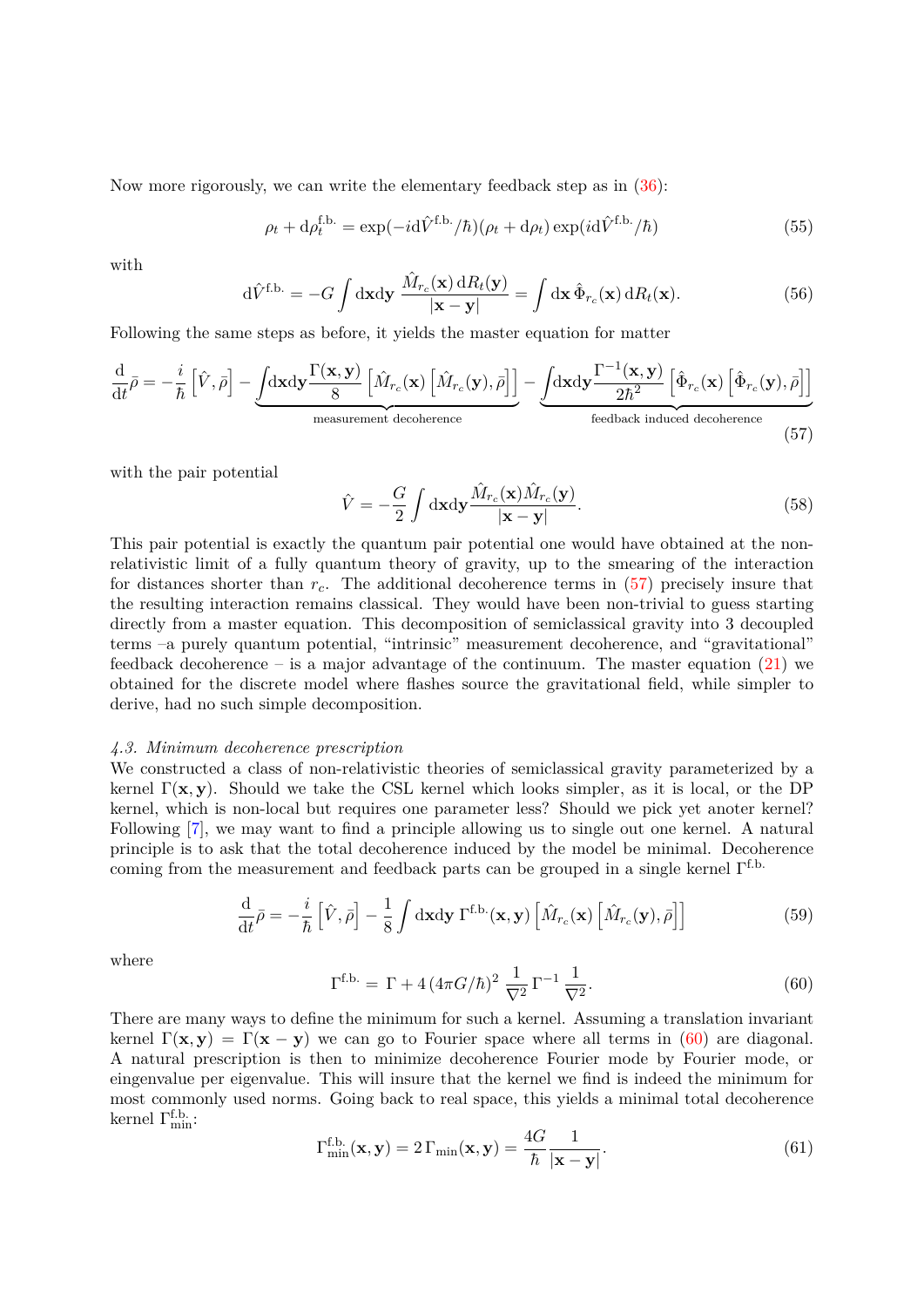This is precisely the decoherence kernel of the Diósi-Penrose model (up to a factor  $2)^6$  $2)^6$ . At the minimum of decoherence, exactly as much decoherence is provided by the continuous measurement and feedback parts.

## **5. Consequences and limitations of "measurement and feedback" inspired semiclassical models**

## *5.1. Non-linear stochastic description and the measurement problem*

An important byproduct of the semiclassical approach we have considered is that it is intimately tied to a solution of the measurement problem. Starting from the will to implement gravity in a semiclassical manner, one is lead to the need to have a quantity formally behaving like a measurement result. Extracting such a result cannot be done without a backreaction on the quantum state, acting in kicks or continuously, that kills off macroscopic superpositions. Requiring that a force is implemented semiclassically, formally as a measurement + feedback scheme naturally leads to objective collapse models. Conversly, taking a collapse model for granted, one gets a way to implement consistent semiclassical interactions "for free".

We have focused on feedback master equations averaged over measurement outcomes (or collapse events), which are indeed sufficient to get all possible predictions in all possible experimental situations. But the stochastic description with pure states is important: it is necessary to understand why this approach solves the measurement problem by collapsing macroscopic superpositions. Further, without the initial stochastic state description, there is no way to implement the feedback in the first place, and the empirical content *does depend* on the measurement stochastic Schrödinger equation one starts with. Different unravelings of the measurement master equation yield different feedback master equations.

Is it generic that a fundamentally semiclassical theory of gravity is tied to a solution of the measurement problem? I think so. In any reasonable semiclassical theory of gravity, there is a classical configuration associated to spacetime. This classical configuration can be directly given the status of local beable or used, via Einstein's equation, to define a configuration for matter beables. In any case, one has something tangible which can, for example, yield definite measurement outcomes upon coarse graining.

## *5.2. Regularization and complete falsifiability*

An undoubtedly unappealing feature of the present approach is the need for an arbitrary spacetime regularization of the mass-density measurement. Sending the smearing length-scale  $r_c$  to zero yields a divergent model even for the kernel  $\Gamma_{\min}^{\text{f.b.}}$  yielding minimal decoherence (Diósi-Penrose kernel). For standard collapse models, this regularization freedom in principle allows to escape falsifiability indefinitely. In practice, if regularization length-scales get too large, collapse models no longer achieve their purpose of collapsing macroscopic superpositions. This gives a rather soft metaphysical bound that one can easily move by orders of magnitude (see e.g. [\[43\]](#page-15-32)).

In contrast here, the gravitational potential  $\hat{V}$  is inevitably smeared at the same lengthscale as decoherence. Making the regularization lengthscale too large destroys the Newtonian pair potential at short distances. This means that  $r_c$  can be experimentally lower bounded by probing intrinsic decoherence and upper bounded by probing gravity at short distances. The semiclassical models we presented are thus falsifiable for all values of *rc*, although they are so far *not* falsified.

<span id="page-13-0"></span> $6$  The present approach gives more than the initial Diósi-Penrose model. First the derivation of the kernel is not heuristic but motivated by a precise principle: the fact that we get a kernel  $\propto 1/\mathbf{x}$  is not by analogy with gravity, it comes naturally. Second, our model does contain an effective gravitational interaction  $\hat{V}$ , which is not in the historical DP model.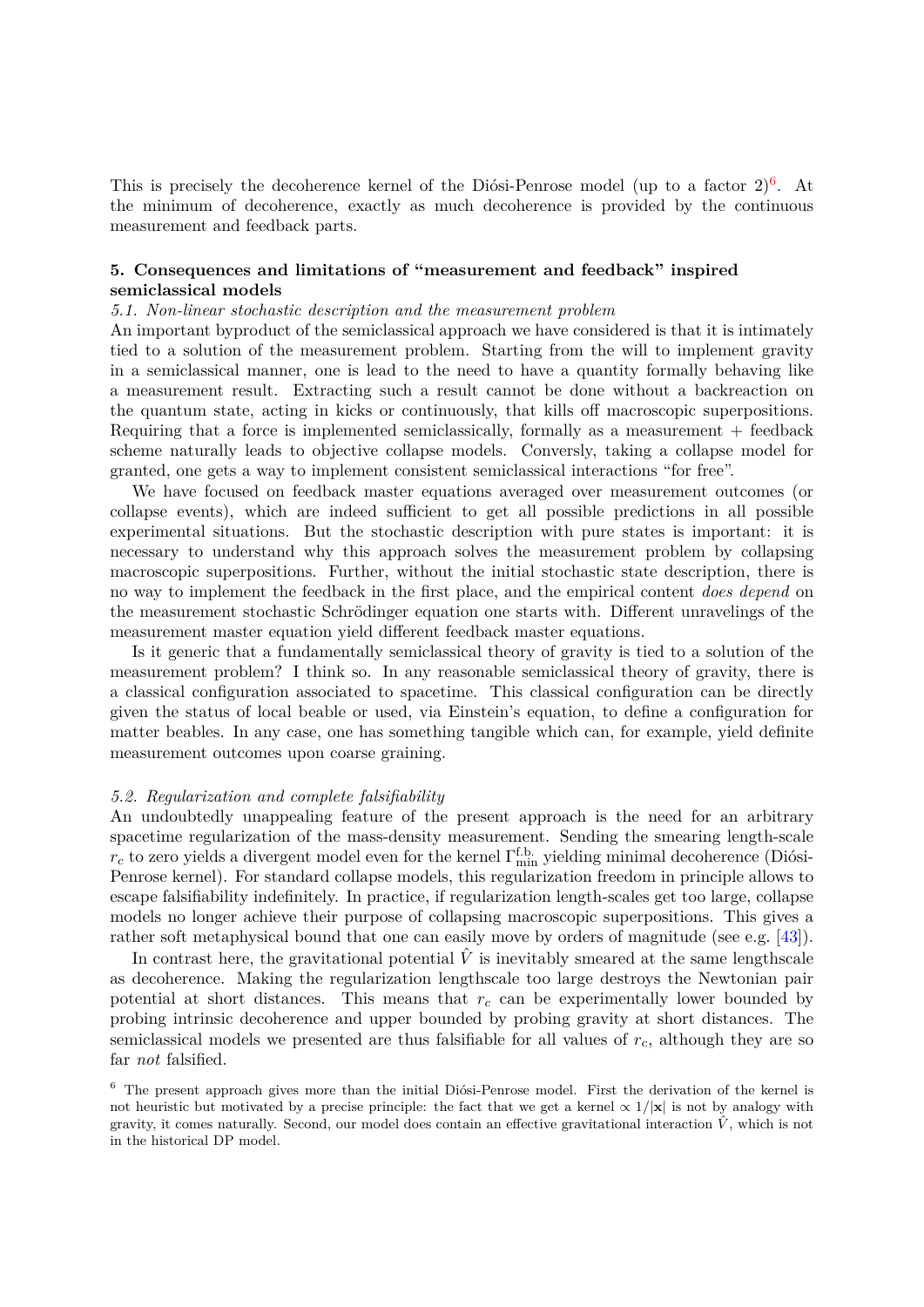## *5.3. Difficult relativistic extension*

The main limitation of the approach I have discussed here is that the construction is made directly in the Newtonian limit. There is so far no complete relativistic theory from which one obtains the Newtonian limit after a robust derivation. What goes in the way of such a construction?

First, constructing a fully relativistic theory of continuous quantum measurement seems difficult. Intuitively, it seems necessary to continuously measure local operators to preserve Lorentz invariance, as was *e.g.* proposed in [\[44\]](#page-15-33). The difficulty is that such theories are divergent in a way that does not seem easily curable except with an explicit smearing like the one we used for non-relativistic models. In the Lorentzian context, a space smearing necessarily goes hand in hand with a time smearing, i.e. some form of non-Markovianity. While the theory of non-Markovian stochastic Schrödinger equations is well developed  $[45-49]$  $[45-49]$ , the latter have no real-time continuous measurement interpretation [\[50–](#page-15-36)[53\]](#page-15-37) and cannot be used to implement a consistent semiclassical interaction (at least not in any obvious way). There have nonetheless been recent attempts at making general relativistic collapse models with discrete jumps [\[54\]](#page-15-38) that may be usable to extend the first toy model we presented.

Once a proper continuous measurement model or collapse model is available in the general relativistic setting, there is still a difficulty. Generically, the signal obtained will not verify the conservation laws the corresponding field would obey in the classical theory. For example, the "signal" stress-energy tensor will not be conserved, which makes it unusable as source in Einstein's equations. This lack of conservation can be dealt with by going to unimodular gravity [\[55\]](#page-15-39), but the precise consequences in a complete model are yet to be explored.

A promising avenue of research, in the foreseeable future, is cosmology, where having a complete relativistic model is not necessary. The cosmological consequences of a semiclassical coupling in the spirit of the one we presented here, but for the scale factor, have been explored already by Altamirano *et al.* in [\[56,](#page-15-40) [57\]](#page-16-0).

#### **6. Conclusion**

The core of the argument in favor of merely considering the option that gravity could be fundamentally semiclassical is that one can construct semiclassical models that are not obviously falsified and that bypass the main no-go argument against semiclassical theories. Admittedly, these models are not the most appealing on the market, one might even say that they are ugly. Further, they have been made precise only in Newtonian settings: while this is the setting in which criticisms of semiclassical gravity have been formulated, and thus where it is fair to refute them, this is a strong limitation. As a result, the semiclassical models which have been explored in the last 5 years and which I presented here should not be taken too seriously as an alternative to more developed programs like String Theory or Asymptotically safe gravity (to name only a few), but rather as counter examples, as toys, simply reminding us to remain open minded. It is unlikely that semiclassical gravity can be eliminated exploiting purely theoretical arguments, and a hint about the nature of gravity will most likely have to be found in tabletop experiments [\[58,](#page-16-1) [59\]](#page-16-2).

## **Acknowledgments**

I thank the participants of the DICE 2018 meeting for interesting and enjoyable discussions. I am indebted to Lajos Diósi with whom I have worked on many of the ideas presented here. This work was supported by a postdoctoral fellowship of the Alexander von Humboldt foundation.

#### **References**

<span id="page-14-0"></span>[1] Carlip S 2001 *Rep. Prog. Phys.* **64** 885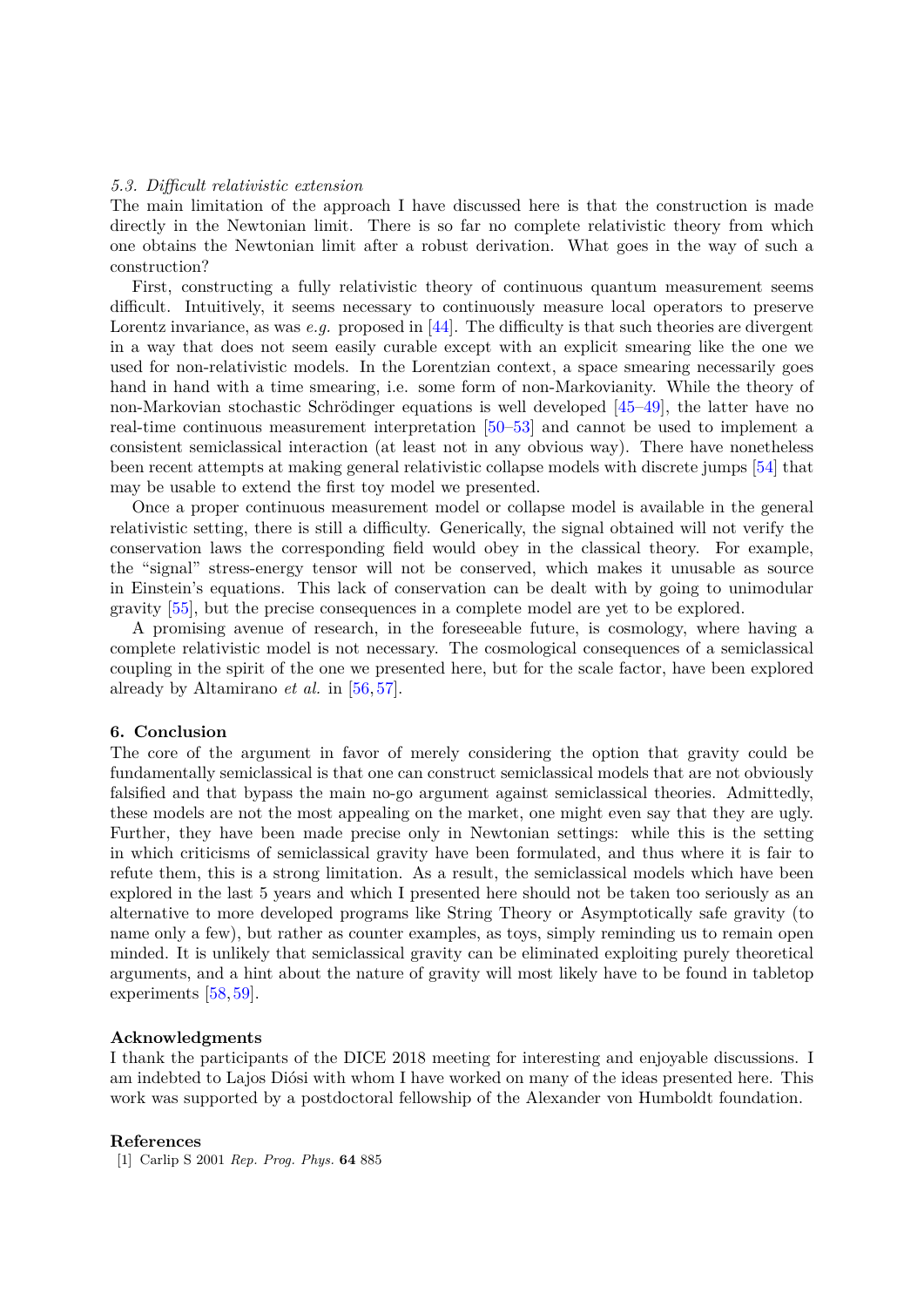- [2] Mattingly J 2005 *The Universe of General Relativity* ed Kox A J and Eisenstaedt J (Boston, MA: Birkhäuser Boston) pp 327–338 ISBN 978-0-8176-4454-3
- <span id="page-15-0"></span>[3] W¨uthrich C 2005 *Philosophy of Science* **72** 777–788
- <span id="page-15-1"></span>[4] Kafri D, Taylor J M and Milburn G J 2014 *New J. Phys.* **16** 065020
- [5] Kafri D, Milburn G J and Taylor J M 2015 *New J. Phys.* **17** 015006
- [6] Tilloy A and Diósi L 2016 *Phys. Rev. D* 93(2) 024026
- <span id="page-15-31"></span>[7] Tilloy A and Diósi L 2017 *Phys. Rev. D* 96(10) 104045
- <span id="page-15-18"></span>[8] Tilloy A 2018 *Phys. Rev. D* **97**(2) 021502
- <span id="page-15-3"></span>[9] Tilloy A 2018 *Found. Phys.* **48** 1753–1769 ISSN 1572-9516
- [10] Khosla K E and Altamirano N 2017 *Phys. Rev. A* **95**(5) 052116
- <span id="page-15-2"></span>[11] Altamirano N, Corona-Ugalde P, Mann R B and Zych M 2018 *Class. Quantum Grav.* **35** 145005
- <span id="page-15-4"></span>[12] Møller C 1962 *Colloques Internationaux CNRS* **91** 1–96
- <span id="page-15-5"></span>[13] Rosenfeld L 1963 *Nuclear Physics* **40** 353–356
- <span id="page-15-6"></span>[14] Wald R M 1978 *Phys. Rev. D* **17**(6) 1477–1484
- <span id="page-15-7"></span>[15] Wald R M 1994 *Quantum field theory in curved spacetime and black hole thermodynamics* (University of Chicago Press)
- <span id="page-15-9"></span>[16] Bahrami M, Großardt A, Donadi S and Bassi A 2014 *New J. Phys.* **16** 115007
- <span id="page-15-13"></span>[17] Anastopoulos C and Hu B L 2014 *New J. Phys.* **16** 085007
- <span id="page-15-8"></span>[18] Giulini D and Großardt A 2012 *Class. Quantum Grav.* **29** 215010
- <span id="page-15-10"></span>[19] Diósi L 1984 *Phys. Lett. A* **105** 199 – 202 ISSN 0375-9601
- <span id="page-15-11"></span>[20] Gisin N 1989 *Helv. Phys. Acta* **62** 363–371
- [21] Gisin N 1990 *Phys. Lett. A* **143** 1–2
- [22] Polchinski J 1991 *Phys. Rev. Lett.* **66**(4) 397–400
- <span id="page-15-12"></span>[23] Bassi A and Hejazi K 2015 *Eur. J. Phys.* **36** 055027
- <span id="page-15-14"></span>[24] Struyve W 2015 *Preprint* arXiv:1507.04771
- <span id="page-15-15"></span>[25] Struyve W 2017 *The Philosophy of Cosmology* (Cambridge University Press) chap 18, p 356
- <span id="page-15-16"></span>[26] Diósi L and Halliwell J J 1998 Phys. Rev. Lett.  $81(14)$  2846-2849
- [27] Halliwell J J 1999 *Int. J. Theor. Phys.* **38** 2969–2986 ISSN 1572-9575
- <span id="page-15-17"></span>[28] Di´osi L and Tilloy A 2017 *Open Systems & Information Dynamics* **24** 1740020
- <span id="page-15-19"></span>[29] Ghirardi G C, Rimini A and Weber T 1986 *Phys. Rev. D* **34**(2) 470–491
- [30] Bassi A and Ghirardi G 2003 *Phys. Rep.* **379** 257 426 ISSN 0370-1573
- <span id="page-15-20"></span>[31] Bassi A, Lochan K, Satin S, Singh T P and Ulbricht H 2013 *Rev. Mod. Phys.* **85**(2) 471–527
- <span id="page-15-21"></span>[32] Derakhshani M 2014 *Phys. Lett. A* **378** 990 – 998 ISSN 0375-9601
- <span id="page-15-22"></span>[33] Bell J S 1976 *Epistemological Letters* **9** URL <http://cds.cern.ch/record/980036/files/197508125.pdf>
- <span id="page-15-23"></span>[34] Allori V, Goldstein S, Tumulka R and Zangh`ı N 2014 *Brit. J. Philos. Sci.* **65** 323–352
- [35] Allori V 2015 *International Journal of Quantum Foundations* **1** 107–122 URL [http://www.ijqf.org/](http://www.ijqf.org/archives/2394) [archives/2394](http://www.ijqf.org/archives/2394)
- <span id="page-15-24"></span>[36] Tumulka R 2011 *Preprint* arXiv:1102.5767
- <span id="page-15-25"></span>[37] Jacobs K and Steck D A 2006 *Contemp. Phys.* **47** 279–303
- <span id="page-15-26"></span>[38] Wiseman H M and Milburn G J 2009 *Quantum measurement and control* (Cambridge university press, Cambridge UK)
- <span id="page-15-27"></span>[39] Pearle P 1989 *Phys. Rev. A* **39**(5) 2277–2289
- <span id="page-15-28"></span>[40] Ghirardi G C, Pearle P and Rimini A 1990 *Phys. Rev. A* **42**(1) 78–89
- <span id="page-15-29"></span>[41] Diósi L 1987 *Phys. Lett. A* **120** 377 – 381 ISSN 0375-9601
- <span id="page-15-30"></span>[42] Penrose R 1996 *Gen. Relativ. Gravit.* **28** 581–600 ISSN 1572-9532
- <span id="page-15-32"></span>[43] Feldmann W and Tumulka R 2012 *J. Phys. A: Math. Theor.* **45** 065304
- <span id="page-15-33"></span>[44] Diósi L 1990 *Phys. Rev. A* 42(9) 5086-5092
- <span id="page-15-34"></span>[45] Strunz W T 1996 *Phys. Lett. A* **224** 25 – 30 ISSN 0375-9601
- [46] Diósi L and Strunz W T 1997 *Phys. Lett. A* 235 569-573
- [47] Gambetta J and Wiseman H M 2002 *Phys. Rev. A* **66**(1) 012108
- [48] Diósi L and Ferialdi L 2014 *Phys. Rev. Lett.* **113**(20) 200403
- <span id="page-15-35"></span>[49] Tilloy A 2017 *Quantum* **1** 29 ISSN 2521-327X
- <span id="page-15-36"></span>[50] Gambetta J and Wiseman H M 2003 *Phys. Rev. A* **68**(6) 062104
- [51] Diósi L 2008 *Phys. Rev. Lett.* **100**(8) 080401
- [52] Diósi L 2008 *Phys. Rev. Lett.* **101**(14) 149902
- <span id="page-15-37"></span>[53] Wiseman H M and Gambetta J M 2008 *Phys. Rev. Lett.* **101**(14) 140401
- <span id="page-15-38"></span>[54] Ju´arez-Aubry B A, Kay B S and Sudarsky D 2018 *Phys. Rev. D* **97**(2) 025010
- <span id="page-15-39"></span>[55] Josset T, Perez A and Sudarsky D 2017 *Phys. Rev. Lett.* **118**(2) 021102
- <span id="page-15-40"></span>[56] Altamirano N, Corona-Ugalde P, Khosla K E, Milburn G J and Mann R B 2017 *Class. Quantum Grav.* **34**